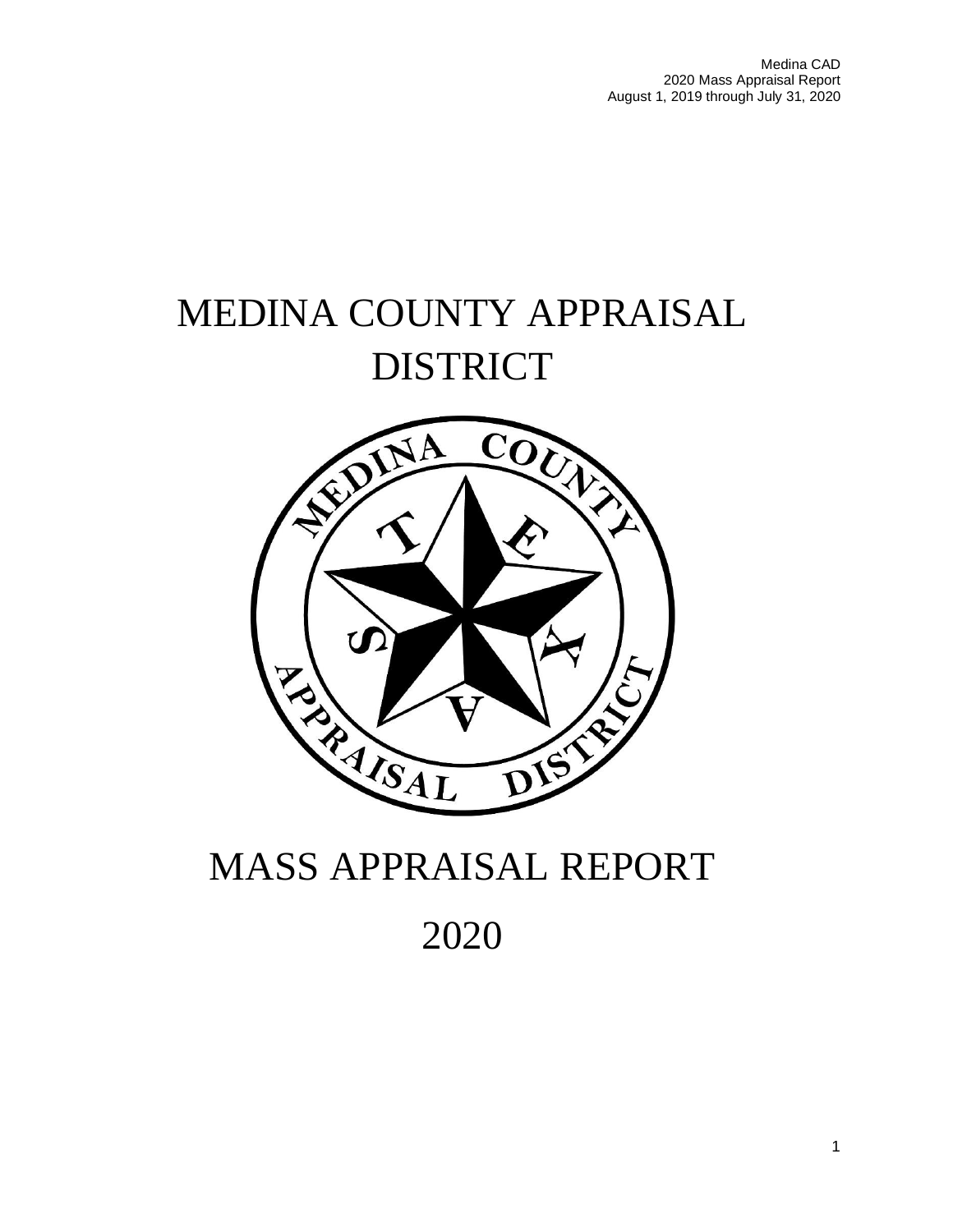# **Medina County Appraisal District 2020 USPAP Mass Appraisal Report**

## **INTRODUCTION**

## *Scope of Responsibility*

The Medina County Appraisal District (the District) has prepared and published this report to provide our citizens and taxpayers with a better understanding of District responsibilities and activities, and to comply with the Texas Property Tax Code, (TPTC) and generally accepted appraisal practices. This report contains a general introduction and then several sections describing the appraisal effort by the District.

The District is a political subdivision of the State of Texas created effective January 1, 1980. The provisions of the Texas Property Tax Code govern the legal, statutory, and administrative requirements of the District. A Board of Directors, appointed by the taxing units within the boundaries of Medina County, constitutes the District's governing body. The Chief Appraiser, appointed by the Board of Directors, is the chief administrator and executive officer of the District.

The District is responsible for local property tax appraisal and exemption administration for twenty-four taxing units in the county. Each taxing unit, such as the county, a city, school district, municipal utility district, etc., sets its own tax rate to generate revenue to pay for services, facilities and equipment such as police and fire protection, public schools, road and street maintenance, courts, and water and sewer systems. Appraisals established by the District allocate the year's tax burden on the basis of each taxable property's January  $1<sup>st</sup>$ market value. The District also determines eligibility for various types of property tax exemptions such as those for homeowners, the elderly, disabled veterans, and charitable and religious organizations.

Except as otherwise provided by the Texas Property Tax Code, all taxable property is appraised at its "market value" as of January  $1<sup>st</sup>$ . Under the tax code, "market value" means the price at which a property would transfer for cash or its equivalent under prevailing market conditions if:

- exposed for sale in the open market with a reasonable time for the seller to find a purchaser;
- both the seller and the buyer know of all the uses and purposes to which the property is adapted and for which it is capable of being used and of the enforceable restrictions on its use; and
- both the seller and buyer seek to maximize their gains and neither is in a position to take advantage of the exigencies of the other.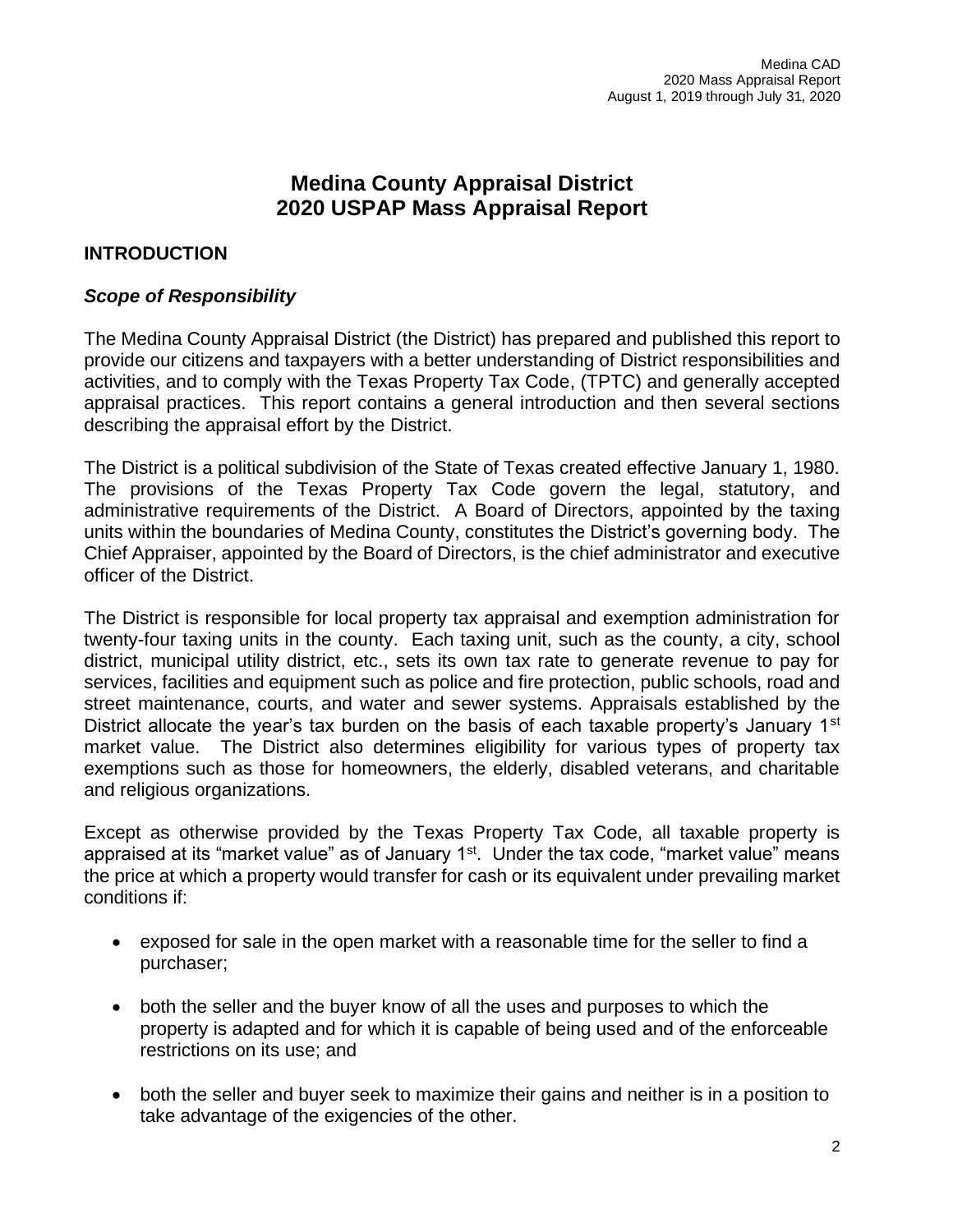The Property Tax Code defines special appraisal provisions for the valuation of residential homestead property (Sec. 23.23), productivity (Sec. 23.41), real property inventory (Sec. 23.12), dealer inventory (Sec. 23.121, 23.124, 23.1241 and 23.127), nominal (Sec. 23.18) or restricted use properties (Sec. 23.83) and allocation of interstate property (Sec. 23.03). The owner of real property inventory may elect to have the inventory appraised at its market value as of September  $1<sup>st</sup>$  of the year preceding the tax year to which the appraisal applies, by filing an application with the Chief Appraiser requesting that the inventory be appraised as of September 1<sup>st</sup>.

The Texas Property Tax Code, under Sec. 25.18, requires each appraisal office to implement a plan to update appraised values for real property at least once every three years. The District's current policy is to conduct a general reappraisal of real property on a three-year cycle; however, some appraised values are reviewed annually and are subject to change for purposes of equalization. Personal property is appraised every year. Special use valuations are also updated annually.

The appraised value of real estate is calculated using specific information about each property. Using computer-assisted appraisal programs, and recognized appraisal methods and techniques, the District compares that information to the data of similar properties and with recent market data. The District follows the standards of the International Association of Assessing Officers (IAAO) regarding its appraisal practices and procedures, and subscribes to the standards promulgated by the Appraisal Foundation, known as the Uniform Standards of Professional Appraisal Practice (USPAP) to the extent they are applicable. In cases where the District contracts for professional valuation services, the contract that is entered into by each appraisal firm requires adherence to similar professional standards.

## *Personnel Resources*

The Chief Appraiser is responsible for the oversight of all operations of the District including the overall planning, organizing, staffing, coordinating, and controlling of District operations. The Chief Appraiser is responsible for strategic planning, organizing, human resources, budget, finance, records management, purchasing, fixed assets, facilities, postal services, records maintenance, public information assistance, and appraisal review hearings. The Chief Appraiser is able to delegate portions of these responsibilities to the support staff.

The Chief Appraiser supervises appraisal staff in the valuation of all real and personal property accounts. The property types appraised include commercial, residential, business personal, and mineral/utility. The appraisal district contracts with Pritchard & Abbott, Inc. for the appraisal of mineral and utility properties and with Eagle Property Tax Appraisal & Consulting, Inc. for commercial properties and implementation of the agricultural schedule. All values are reviewed by the Chief Appraiser, because ultimately the Chief Appraiser is responsible for all values assigned.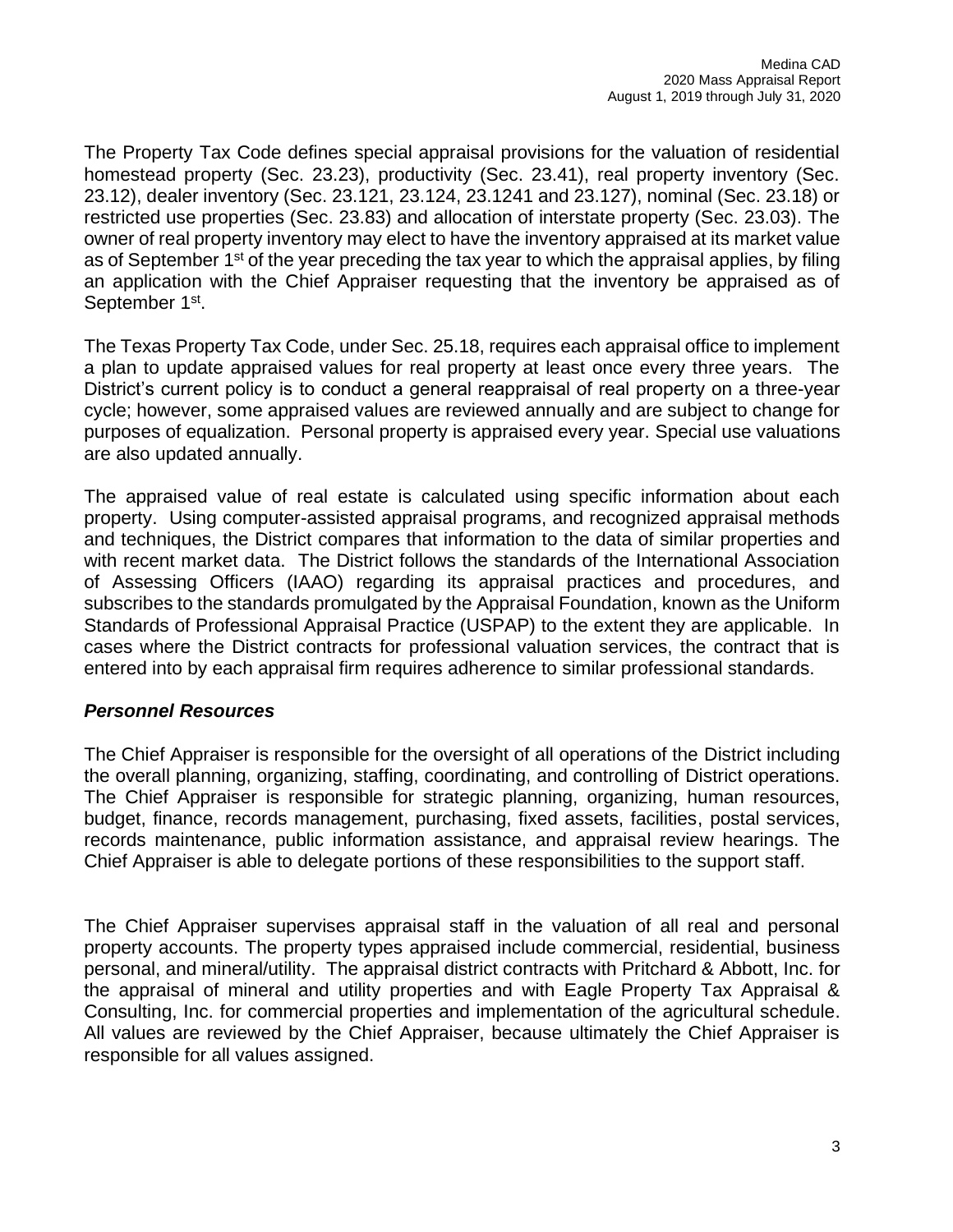The District's appraisers must be registered with The Texas Department of Licensing and Regulation. Staffing consists of 14 employees with the following classifications:

- 1 Administrator (Chief Appraiser) (RPA, RTA, CTA, CCA)
- 1 Deputy Chief Appraiser (RPA)
- 1 Senior Appraiser (RPA)
- 1 GIS Operator
- 1 Residential Field Appraiser (RPA, CCA)
- 1 Business Personal Property Appraiser (III)
- 1 Residential Field Appraiser (RPA)
- 1 Agricultural Appraiser (RPA)
- 1 Deed Clerk/Mapper
- 1 Deed Clerk
- 2 Data Entry/Exemption Clerks
- 1 Administrative Assistant

## *Data*

The District is responsible for establishing new and maintaining approximately 44,475 existing real and personal property accounts covering approximately 1500 square miles within Medina County. This data includes property characteristic, ownership and exemption information. Property characteristic data on new construction is updated through an annual field effort; existing property data is maintained through a field review that is prioritized by last field inspection date. Sales are routinely validated during a separate field effort; however, numerous sales are validated as part of the new construction and data review field activities. General trends in employment, interest rates, new construction trends, and cost and market data are acquired through various sources, including internally generated questionnaires to buyer and seller, university research centers, and market data centers and vendors and sometimes local real estate agents.

The District has a geographic information system (GIS) that maintains cadastral maps and various layers of data, including zip code, facet and aerial photography.

## *Information Systems*

The Chief Appraiser maintains the District's data processing facility, software applications, internet website, and geographical information system. The District operates under Harris Govern True Automation, Inc.'s PACS (Property Appraisal & Collections System) software system. Computer hardware in the district is an assortment of Dell desktops with dual monitors in use at work stations. One Dell Power Edge T630 Server powers the network and interface with the Internet. Offsite data backups run nightly to a secure site in Frisco, TX. The geographical information system maps are created with ESRI file format used with PACS. Aerial Photography is available through Connect Explorer which is supported by Eagleview with the last flight being performed in February-March 2020. Parcel maps are also exported to the Google Earth format for office use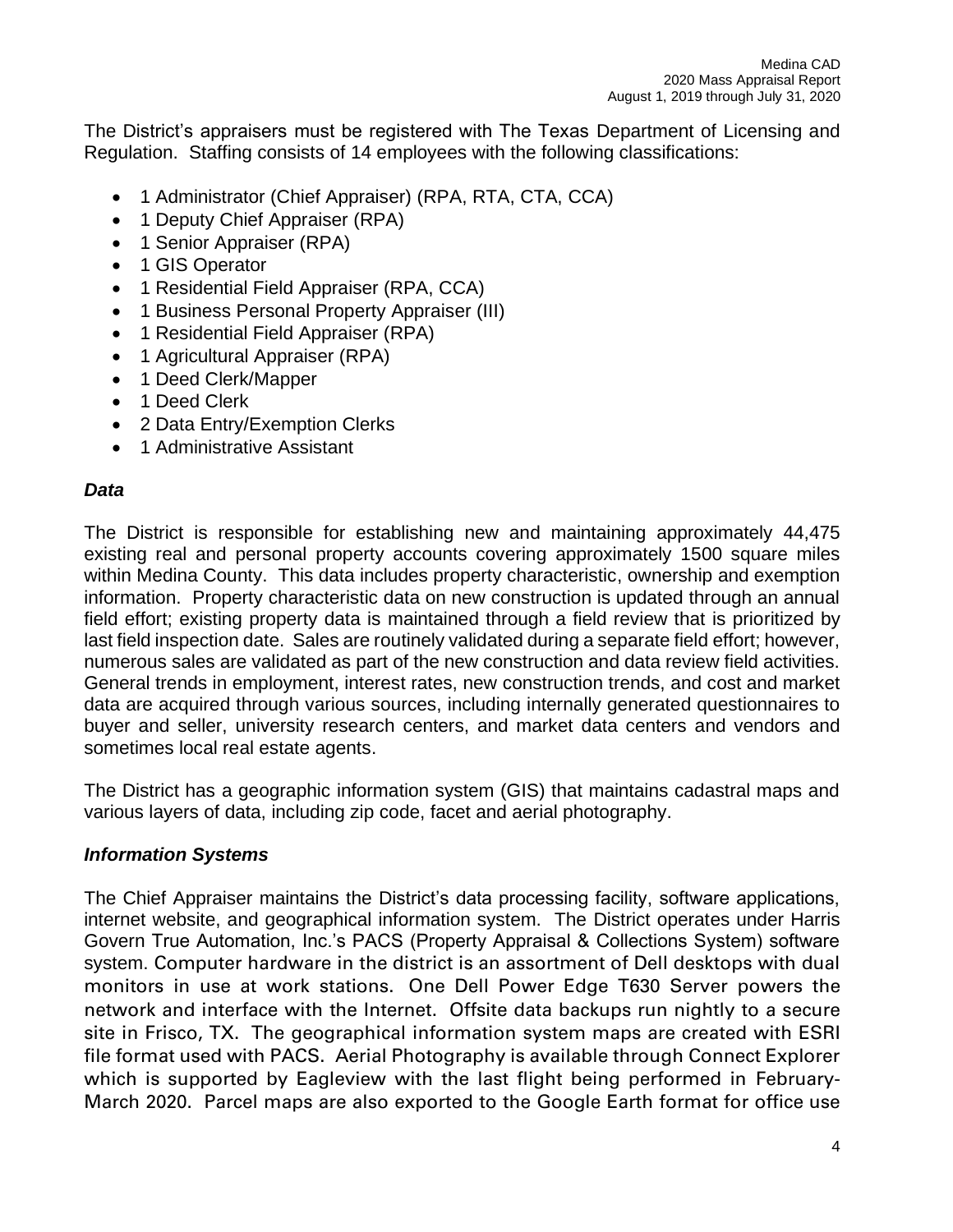and use by the public including realtors, surveyors, and other taxpayers. Large scale maps are printed on an HP Design Jet 1100ps color plotter.

## **INDEPENDENT PERFORMANCE TEST**

According to Chapter 5 of the TPTC and Section 403.302 of the Texas Government Code, the State Comptroller's Property Tax Assistance Division (PTAD) conducts a property value study (PVS) of each Texas school district and each appraisal district, at least every two years. As a part of this study, the Code also requires the Comptroller to use sales and recognized auditing and sampling techniques; review each appraisal district's appraisal methods, standards and procedures to determine whether the District used recognized standards and practices, test the validity of school district taxable values in each appraisal district and presume the appraisal roll values are correct when values are valid; and, determine the level and uniformity of property tax appraisal in each appraisal district. The methodology used in the property value study includes stratified samples to improve sample representativeness and techniques or procedures of measuring uniformity. This study utilizes statistical analysis of sold properties (sale ratio studies) and appraisals of unsold properties (appraisal ratio studies) as a basis for assessment ratio reporting. For appraisal districts, the reported measures include median level of appraisal, coefficient of dispersion (COD), the percentage of properties within 10% of the median, the percentage of properties within 25% of the median, and price-related differential (PRD) for properties overall and by state category (i.e., categories A, B, C, D and F1 are directly applicable to real property).

There are eight independent school districts in the District for which appraisal rolls are annually developed. The preliminary results of this study are released in January in the year following the year of appraisal. The final results of this study are certified to the Education Commissioner of the Texas Education Agency (TEA) in the following July of each year for the year of appraisal. This outside (third party) ratio study provides additional assistance to the District in determining areas of market activity or changing market conditions.

# **APPRAISAL ACTIVITIES**

## **INTRODUCTION**

## *Appraisal Responsibilities*

The appraisal staff is responsible for collecting and maintaining property characteristic data for classification, valuation, and other purposes. Accurate valuation of real and personal property by any method requires a physical description of personal property, land and building characteristics. This appraisal activity is responsible for administering, planning and coordinating all activities involving data collection and maintenance of all commercial, residential and personal property types which are located within the boundaries of Medina County. The data collection effort involves the field inspection of real and personal property accounts, as well as data entry of all data collected into the existing information system. The goal is to periodically field inspect all residential, commercial and personal properties in the county once every three years. Meeting this goal is dependent on staffing and budgetary constraints.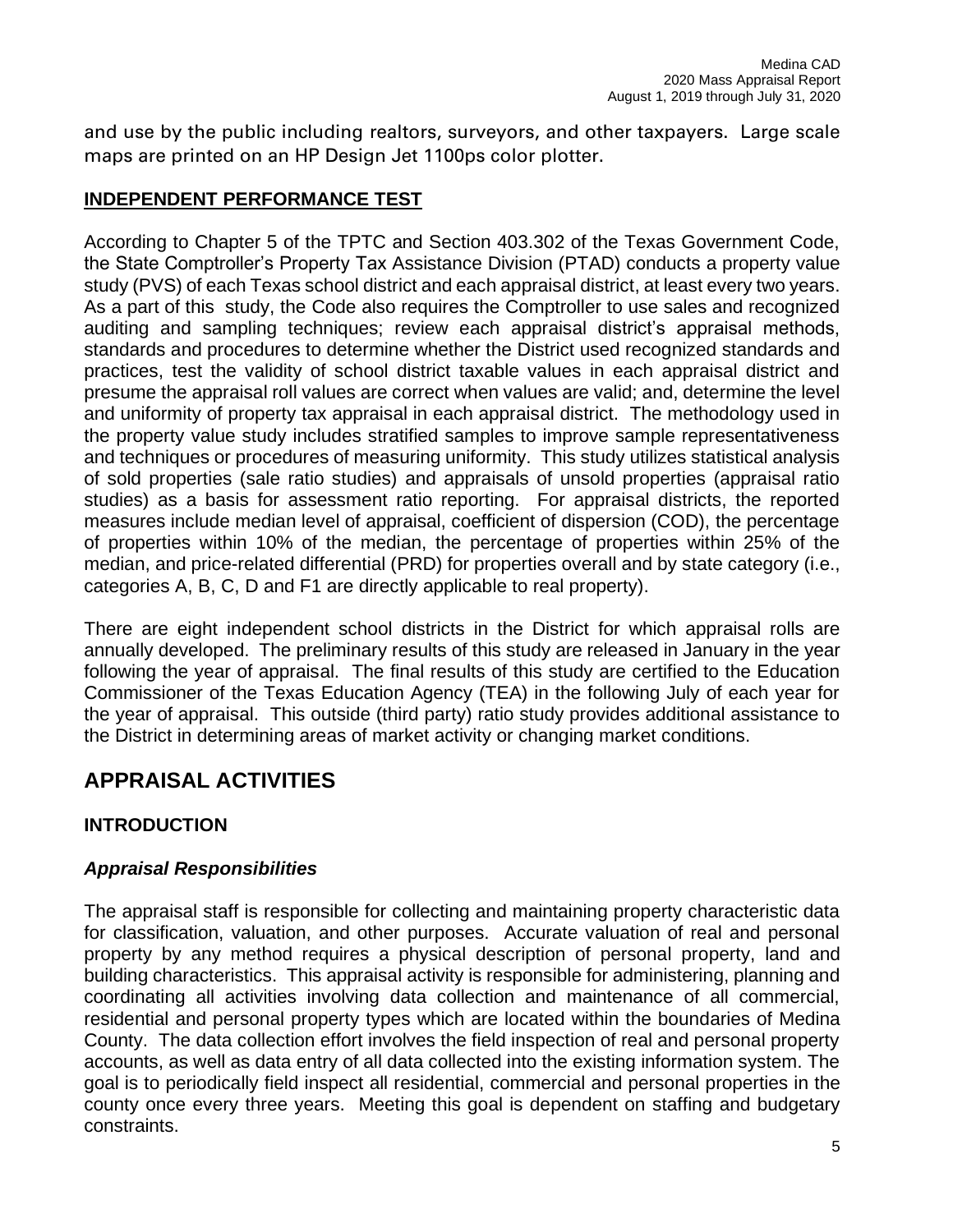## *Appraisal Resources*

## *Data*

The data used by field appraisers includes the existing property characteristic information contained in PACS from the district's computer system. The data is printed on a field appraisal record card or personal property data sheets. Other data used include maps, sales data, fire and damage reports, building, electric, well and septic installation permits, photos and actual cost information.

## **PRELIMINARY ANALYSIS**

## *Data Collection/Validation*

Data collection of real property involves field research and maintaining data characteristics of the property in PACS. The information contained in PACS includes site characteristics, such as land size and topography, and improvement data, such as square foot of living area, year built, quality of construction, and condition. Field appraisers use manuals that establish uniform procedures for the correct listing of real property. All properties are coded according to these manuals and the approaches to value are structured and calibrated based on this coding system. The field appraisers use these manuals during their initial training and as a guide in the field inspection of properties. Data collection for personal property involves maintaining information on Personal Property. The type of information for personal property includes business inventory, furniture and fixtures, machinery and equipment, cost and location. The field appraisers conducting on-site inspections use the District's personal property manual during their initial training and as a guide to correctly list all personal property that is taxable.

The procedure manuals that are utilized by the field appraisers are available in the District offices. If a property owner/agent wants a copy of the procedural manual, customer service will assure a copy is available. The Chief Appraiser periodically updates the procedural manuals.

## *Sources of Data*

The sources of data collection are through the new construction field effort, data review, field effort, sales letters, hearings, sales validation field effort, commercial sales verification, newspapers and publications, and property owner correspondence via the internet. A principal source of data comes from building permits received from taxing jurisdictions that require property owners to obtain a building permit. Paper permits are received and matched manually with the property ID number for data entry.

Data review of entire neighborhoods is generally a good source for data collection. Appraisers drive entire neighborhoods to review the accuracy of the data and identify properties to be re-listed. The sales validation effort in real property pertains to the collection of data of properties that have sold. In residential, the sales validation effort involves on-site inspection by field appraisers to verify the accuracy of the property characteristics data and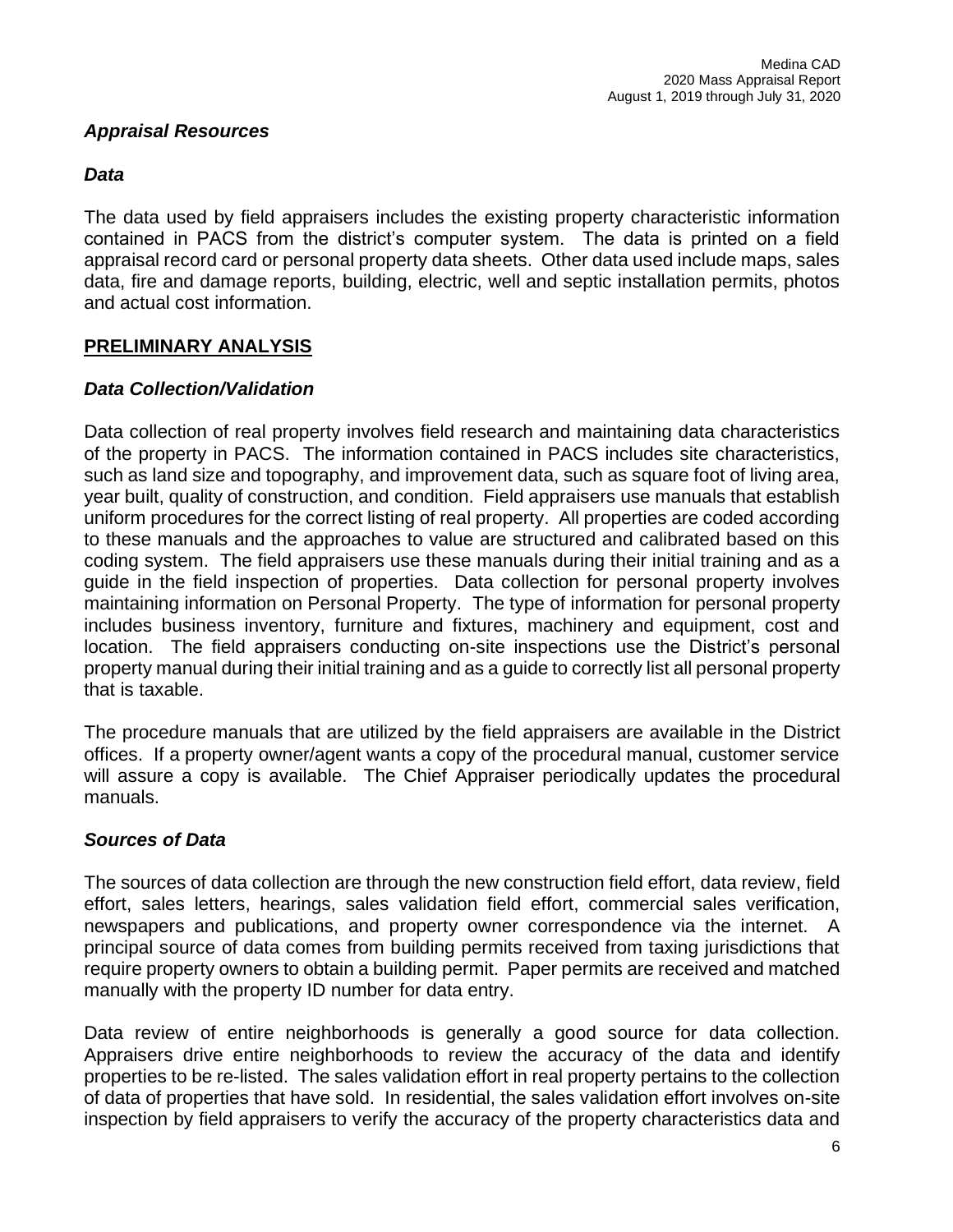confirmation of the sales price. The Deed Clerks are responsible for mailing both the grantee and grantor a sales questionnaire to confirm sales prices and to verify pertinent data.

Property owners are one of the best sources for identifying incorrect data that generates a field check. Frequently, the property owner provides sufficient data to allow correction of records without having to send an appraiser on-site. As the District has increased the amount of information available on the internet, property owner's requests to correct data inconsistencies has also increased. For the property owner without access to the internet, letters are often submitted notifying the District of inaccurate data. Properties identified in both manners are added to a work file and inspected at the earliest opportunity.

## *Data Collection Procedures*

Field data collection requires organization, planning and supervision of the field effort. The scope of work for the year is detailed in the Biennial Reappraisal Plan. Data collection procedures have been established for residential, commercial and personal property, through the appraisal manuals. The appraisers are assigned throughout Medina County to conduct field inspections. Appraisers conduct field inspections and record information either on a property record card (PRD) or a personal property data sheet.

The quality of the data collected is extremely important in establishing accurate values of taxable property. While production standards are established and upheld for the various field activities, quality of data is emphasized as the goal and responsibility of each appraiser. New appraisers are trained in the specifics of data collection as set forth in the manual. Experienced appraisers are routinely re-trained in procedures prior to major field projects such as new construction, sales validation or data review. A quality assurance process exists through supervisory review of the work being performed by the field appraisers. The Deputy Chief Appraiser is charged with the responsibilities of ensuring that appraisers follow listing procedures, identifying training issues, and providing uniform training for all field appraisal staff.

## *Data Maintenance*

Field appraisers are responsible for the data entry of fieldwork into the computer file. This responsibility includes not only data entry, but also quality assurance.

## **INDIVIDUAL VALUE REVIEW PROCEDURES**

## *Field Review*

The date of last inspection, extent of that inspection, and the CAD appraiser responsible are listed on the PACS record. If a property owner or jurisdiction disputes the District's records concerning this data during a hearing, via a telephone call or correspondence received, PACS data may be altered based on the evidence provided. Typically, a field inspection is requested to verify this evidence for the current year's valuation or for the next year's valuation. Every year a field review of certain defined market areas or neighborhoods is performed during the data review/re-list field effort.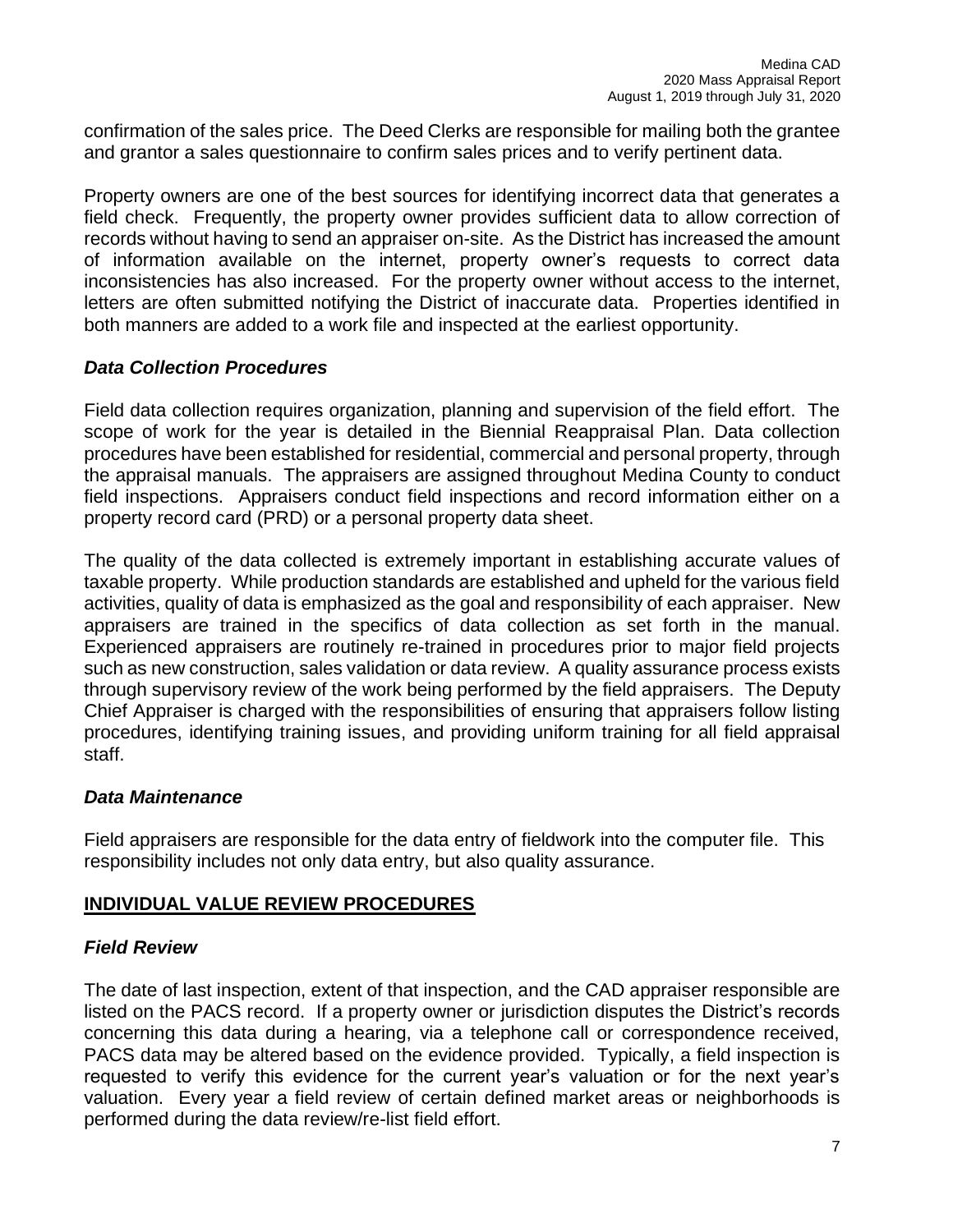## *Office Review*

Office reviews are completed on properties where information has been received from the owner of the property. Even though information is provided by the owner in office a field inspection may also be required.

## **PERFORMANCE TEST**

The Chief and Deputy Chief Appraisers are responsible for conducting ratio studies and comparative analysis.

Field appraisers, in many cases, may conduct field inspections to ensure the ratios produced are accurate and the appraised values utilized are based on accurate property data characteristics.

## **RESIDENTIAL PROPERTY**

## **INTRODUCTION**

## *Scope of Responsibility*

The Chief Appraiser and Deputy Chief are responsible for vacant land valuation. They are also responsible for developing equal and uniform market values for residential improved property. There are approximately 28,750 residential improved and residential vacant properties in Medina County.

## *Appraisal Resources*

## **Personnel**

The Residential Valuation appraisal staff consists of the Chief Appraiser, Deputy Chief Appraiser, three Field Appraisers, and the support staff.

## **Data**

A common set of data characteristics for each residential dwelling in Medina County is collected in the field and data entered into the CAMA system. The property characteristic data drives the CAMA approach to valuation.

## **MARKET COMPARISON APPROACH**

## *Area Analysis*

Data on regional economic forces such as demographic patterns, regional, location factors, employment and income patterns, general trends in real property prices and rents, interest rate trends, availability of vacant land, and construction trends and costs are collected from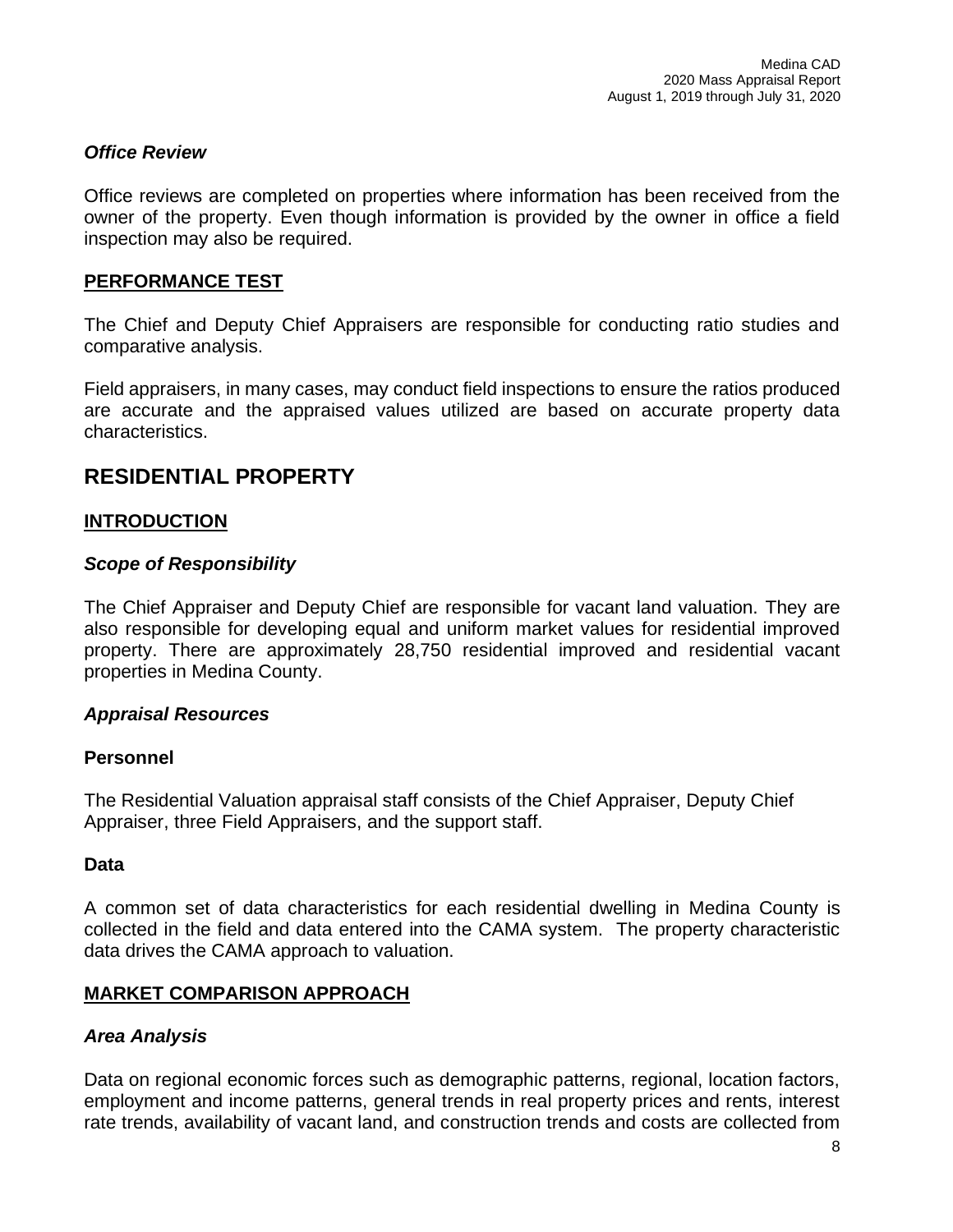private vendors and public sources and provide the field appraiser a current economic outlook on the real estate market. Information is gleaned from real estate publications and sources such as continuing education as approved by the Texas Department of Licensing and Registration (TDLR).

## *Neighborhood and Market Analysis*

Neighborhood analysis involves the examination of how physical, economic, governmental and social forces and other influences affect property values. The effects of these forces are also used to identify, classify, and stratify comparable properties into smaller, manageable subsets of the universe of properties known as neighborhoods. Residential valuation and neighborhood analysis are conducted in each of the school district areas.

The first step in neighborhood analysis is the identification of a group of properties that share certain common traits. A "neighborhood" for analysis purposes is defined as the largest geographic grouping of properties where the property's physical, economic, governmental and social forces are generally similar and uniform. Geographic stratification accommodates the local supply and demand factors that vary across a jurisdiction.

Once a neighborhood has been identified, the next step is to define its boundaries. This process is known as "delineation." Some factors used in neighborhood delineation include location, sales price range, lot size, age of dwelling, quality of construction and condition of dwellings, square footage of living area, and story height. Delineation can involve the physical drawing of neighborhood boundary lines on a map, but it can also involve statistical separation or stratification based on attribute analysis.

Part of neighborhood analysis is the consideration of discernible patterns of growth that influence a neighborhood's individual market. Few neighborhoods are fixed in character. Each neighborhood may be characterized as being in a stage of growth, stability or decline. The growth period is a time of development and construction. As new neighborhoods in a community are developed, they compete with existing neighborhoods. An added supply of new homes tends to induce population shift from older homes to newer homes. In the period of stability, or equilibrium, the forces of supply and demand are about equal. Generally, in the stage of equilibrium, older neighborhoods can be more desirable due to their stability of residential character and proximity to the workplace and other community facilities. The period of decline reflects diminishing demand or desirability. During decline, general property use may change from residential to a mix of residential and commercial uses. Declining neighborhoods may also experience renewal, reorganization, rebuilding, or restoration, which promotes increased demand and economic desirability.

Neighborhood identification and delineation is the cornerstone of the residential valuation system at the District. All the residential analysis work done in association with the residential valuation process is neighborhood specific. Neighborhoods are field inspected and delineated based on observable aspects of homogeneity. Neighborhood delineation is periodically reviewed to determine if further neighborhood delineation is warranted. Whereas neighborhoods involve similar properties in the same location, a neighborhood group is simply defined as similar neighborhood in similar locations. Each residential neighborhood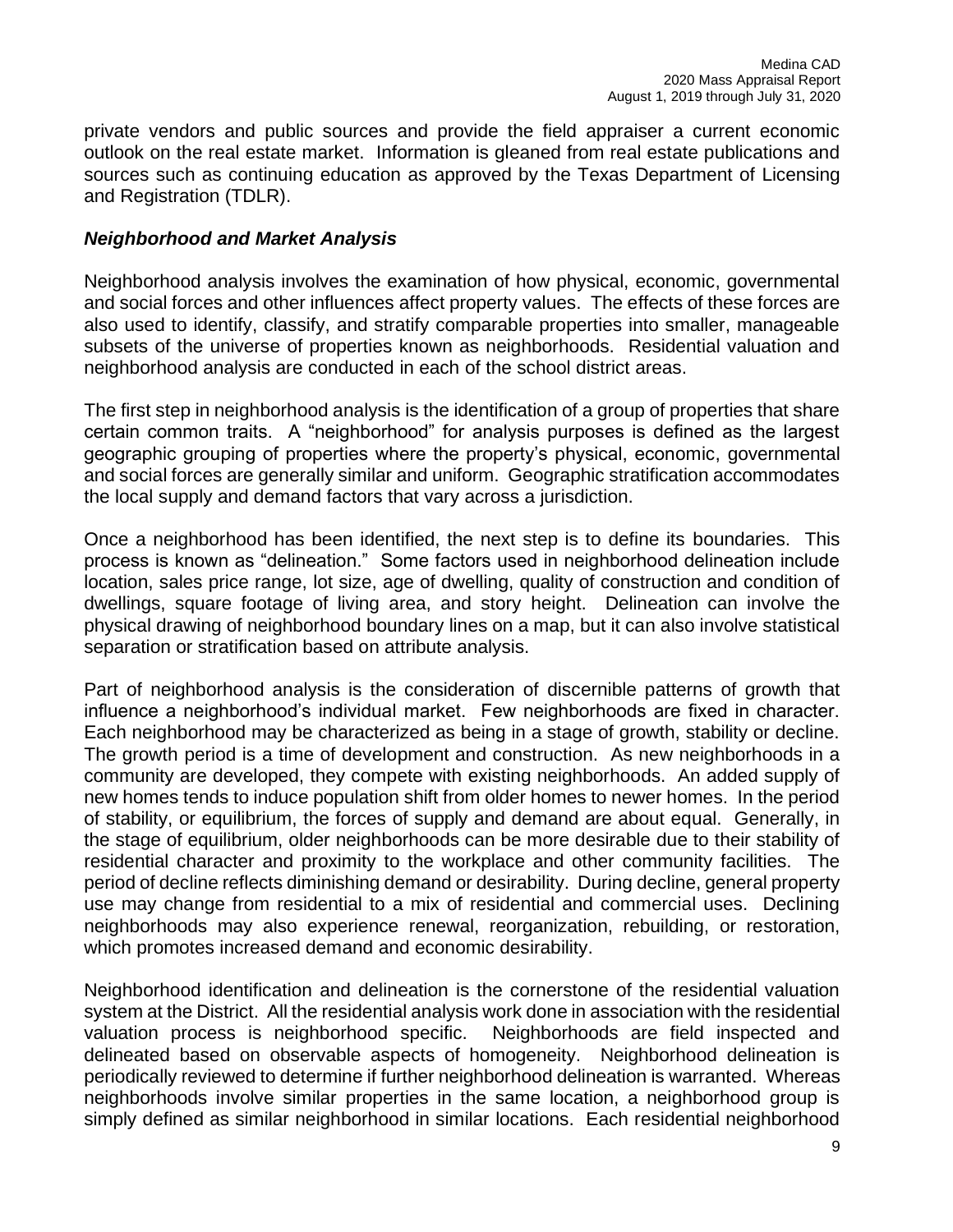is assigned to a neighborhood group based on observable aspects of homogeneity between neighborhoods. Neighborhood grouping is highly beneficial in cost-derived areas of limited or no sales, or use in direct sales comparison analysis. Neighborhood groups, or clustered neighborhoods, increase the available market data by linking comparable properties outside a given neighborhood. Sales ratio analysis, discussed below, is performed on a neighborhood basis, and in soft sale areas on a neighborhood group basis.

## *Highest and Best Use Analysis*

The highest and best use of property is the reasonable and probable use that supports the highest present value as of the date of the appraisal. The highest and best use must be physically possible, legal, financially feasible, and productive to its maximum. The highest and best use of residential property is normally its current use. This is due in part to the fact that residential development, in many areas, through use of deed restrictions and zoning, precludes other land uses.

Residential valuation undertakes reassessment of highest and best use in transition areas and areas of mixed residential and commercial use. In transition areas with ongoing gentrification, the appraiser reviews the existing residential property use and makes a determination regarding highest and best use. Once the conclusion is made that the highest and best use remains residential, further highest and best use analysis is done to decide the type of residential use on a neighborhood basis. As an example, it may be determined in a transition area that older, non-remodeled homes are economic misimprovements, and the highest and best use of such property is the construction of new dwellings. In areas of mixed residential and commercial use, the appraiser reviews properties in these areas on a periodic basis to determine if changes in the real estate market require reassessment of the highest and best use of a select population of properties.

## **DATA COLLECTION AND VALIDATION**

## *Sources of Data*

The district's property characteristics data was originally received in 1979 from the Medina County Tax Office, the Hondo Independent School District Tax Office, Devine Independent School District Tax Office, Medina Valley Independent School District Tax Office, Utopia Independent School District Tax Office and the Northside Independent School District Tax Office and where absent, collected through a massive field data collection effort coordinated by the district over a period of time. Tax assessors, local newspapers and the public often provide the district information regarding new construction, market patterns and other useful facts related to property valuation.

## **VALUATION AND STATISTICAL ANALYSIS**

## *Cost Schedules*

All residential parcels in the District are valued from identical cost schedules using a comparative unit method. The District's residential cost schedules, originally adopted from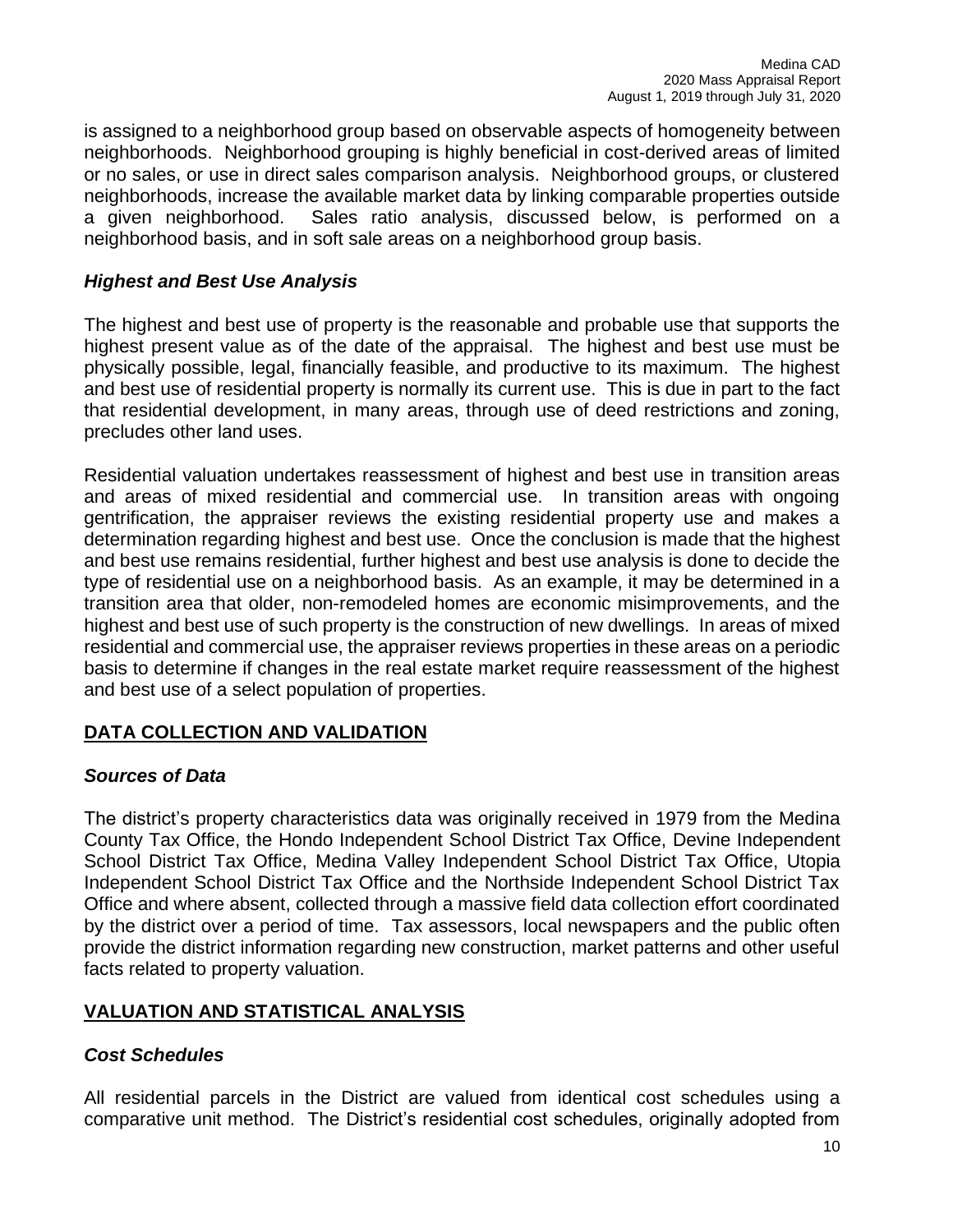a private mass appraisal firm, have been customized to fit Medina County's local residential building and labor market. The cost schedules are reviewed periodically as a result of state legislation requiring that the District cost schedules be within a range of plus or minus 10% from nationally recognized cost schedules.

A review of the residential cost schedule is performed annually and is revised as needed during each review. As part of this process, newly constructed sold properties at various levels of quality of construction in Medina County are reviewed. The property data characteristics of these properties are verified and photographs taken of the samples. CAD dwelling costs are compared against Marshall & Swift, a nationally recognized cost estimator. This process includes correlation of quality of construction factors from CAD and Marshall & Swift. The results of the comparison are analyzed using statistical measures, including stratification by quality and reviewing estimated building costs, plus land to sales prices. As a result of this analysis, a new regional multiplier may be developed to be used in the District's cost process.

## *Sales Information*

A sales file for the storage of "snapshot" sales data at the time of sale is maintained. Residential improved and vacant land sales, along with commercial improved and vacant land sales are maintained. Residential improved and vacant sales are collected from a variety of sources, including sales letters sent to buyer and seller, field discovery, protest hearings, Board of Realtor's MLS, various sale vendors, builders, and realtors. A system of type, source, validity and verification codes was established to define salient facts related to a property's purchase or transfer. School district or neighborhood sales reports are generated as an analysis tool for the appraiser in the development of value estimates.

## *Land Analysis*

Residential land analysis is conducted by the Chief Appraiser, with assistance from the Deputy Chief Appraiser. Together, they develop a base lot, primary rate, and assign each unique neighborhood its own cost table either by acres, square foot, or site value. These tables are designed to systematically value the primary and residual land based on a specified percentage of the primary rate. A computerized land table file stores the land information required to consistently value individual parcels within neighborhoods. Specific land influences are used, where necessary, to adjust parcels outside the neighborhood norm for such factors as view, shape, size, and topography, among others. The appraisers use abstraction and allocation methods to ensure that the land values created best reflect the contributory market value of the land to the overall property value.

## *Statistical Analysis*

Ratio studies are conducted on each of the residential valuation neighborhoods in the District to judge the two primary aspects of mass appraisal accuracy, being the level and uniformity of value. Appraisal statistics of central tendency and dispersion generated from sales ratios are available for each stratified neighborhood, the weighted mean, median, standard deviation, coefficient of variation, and coefficient of dispersion provide the Chief Appraiser a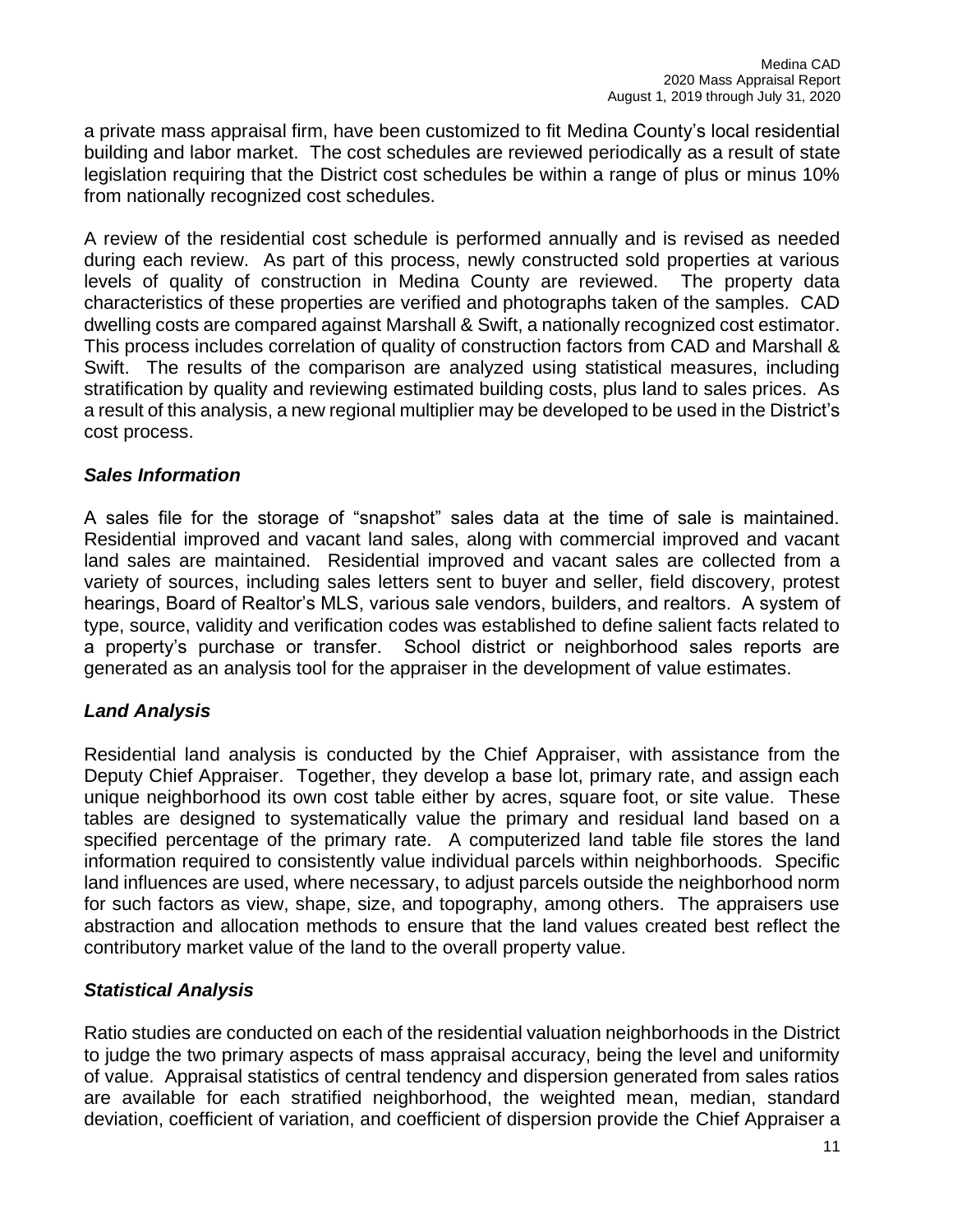tool by which to determine both the level and uniformity of appraised value on a stratified neighborhood basis. The level of appraised value is determined by the weighted mean for individual properties within a neighborhood, and a comparison of neighborhood weighted means reflect the general level of appraised value between comparable neighborhoods. Review of the standard deviation, coefficient of variation, and coefficient of dispersion discerns appraisal uniformity within and between stratified neighborhoods.

Generally, neighborhoods are reviewed on a three-year rotation basis by the Chief Appraiser or Deputy Chief Appraiser, through the sales ratio analysis process. The first phase involves neighborhood ratio studies that compare the recent sales prices of neighborhood properties to the appraised values of these sold properties. This set of ratio studies affords the appraiser an excellent means of judging the present level of appraised value and uniformity of the sales. The appraiser makes a preliminary decision, based on the sales ratio statistics and designated parameters for valuation update, as to whether the value level in a neighborhood needs to be updated in an upcoming reappraisal, or whether the level of market value in a neighborhood is at an acceptable level.

## *Market Adjustment or Trending Factors*

Neighborhood market adjustments or factors are developed from appraisal statistics provided from ratio studies and are used to ensure that estimated values are consistent with the market. The District's primary approach to the valuation of residential properties uses a hybrid cost-sales comparison approach. This type of approach accounts for neighborhood market influences not specified in the cost model.

The following equation denotes the hybrid model used:

## Land Value + RCN (Replacement Cost New) - Depreciation = Market Value

The market value equals the market adjustment factor times the land value plus the replacement cost new less depreciation. As the cost approach separately estimates both land and building values and uses depreciated replacement costs, which reflect only the supply side of the market, it is expected that adjustments to the cost values are needed to bring the level of appraisal to an acceptable standard. Market or location adjustments are applied uniformly within neighborhoods to account for location variances between market areas or across a jurisdiction.

If a neighborhood is to be updated, the Chief Appraiser and Deputy Chief Appraiser use cost ratio studies that compare recent sales prices of properties appropriately adjusted for the effects of time within a delineated neighborhood with the properties' actual cost value. The calculated ratio derived from the sum of the sold properties' cost value divided by the sum of the sales prices indicates the neighborhood level of value based on the unadjusted cost value for the sold properties. This cost-to-sale ratio is compared to the appraisal-to-sale ratio to determine the market adjustment factor for each neighborhood. This market adjustment factor is needed to trend the values obtained through the cost approach closer to the actual market evidenced by recent sales prices within a given neighborhood.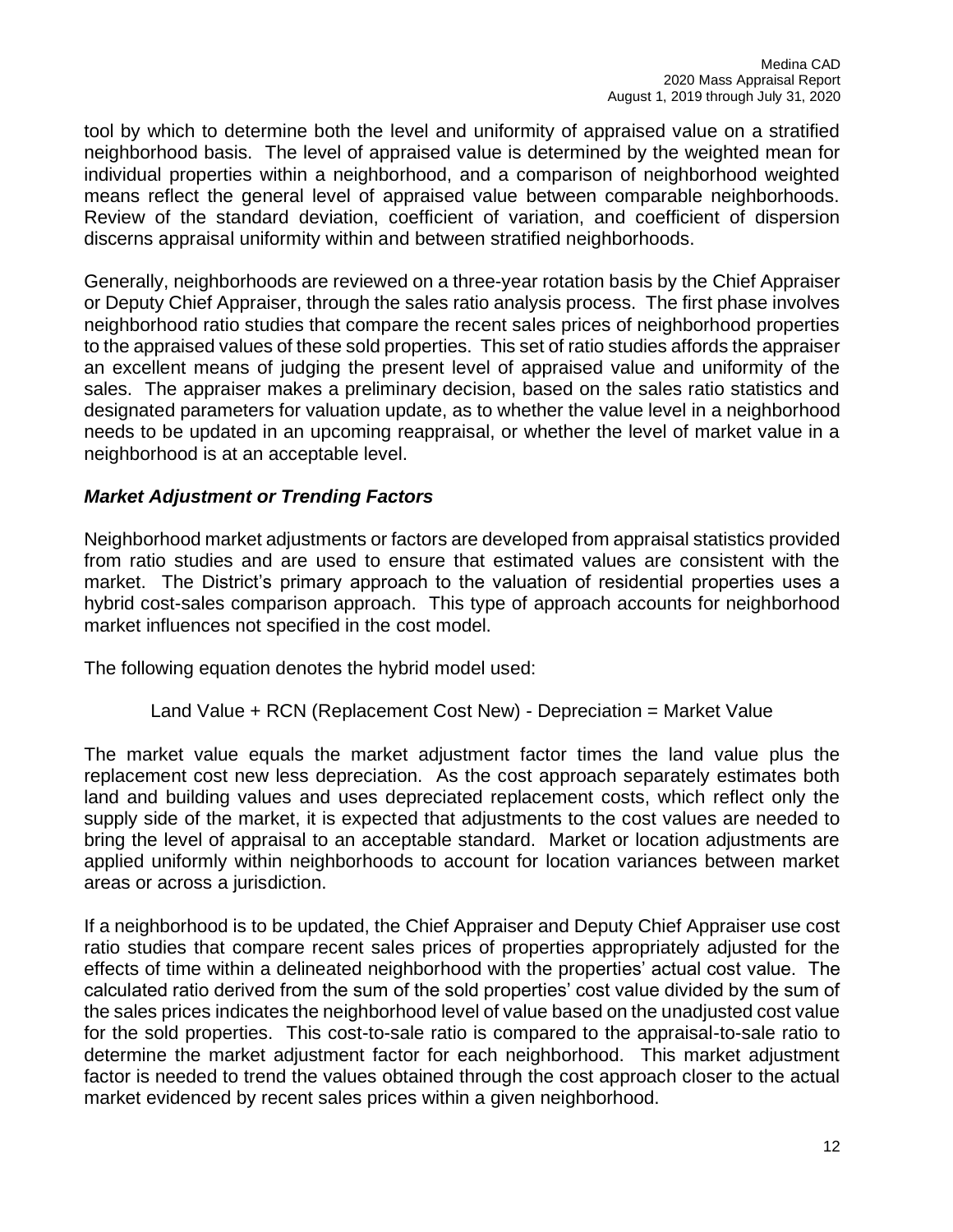The sales used to determine the market adjustment factor will reflect the market influences and conditions only for the specified neighborhood, thus producing more representative and supportable values. The market adjustment factor calculated for each updated neighborhood is applied uniformly to all properties within a neighborhood. Once the market-trend factors are applied, a second set of ratio studies is generated that compares recent sale prices with the proposed appraised values for these sold properties. From this set of ratio studies, the Chief Appraiser can judge the appraisal level and uniformity in both updated and nonupdated neighborhoods, and finally, for the school district as a whole.

## **TREATMENT OF RESIDENCE HOMESTEADS**

Beginning in 1998, the State of Texas implemented a constitutional classification scheme concerning the appraisal of residential property that receives a residence homestead exemption. Under the new law, beginning in the second year a property receives a homestead exemption, increases in the value of that property are "capped." The value for tax purposes (appraised value) of a qualified residence homestead will be the LESSER of:

- the market value; or
- the preceding year's appraised value; PLUS 10 percent for each year since the property was re-appraised; PLUS the value of any improvements added since the last re-appraisal.

Values of capped properties must be recomputed annually. If a capped property sells, the cap automatically expires as of January  $1<sup>st</sup>$  of the following year. In that following year, that home is reappraised at its market value to bring its appraisal into uniformity with other properties. An analogous provision applies to new homes. While a developer owns them, unoccupied residences are appraised as part of an inventory using the district's land value and the developer's construction costs as of the valuation date. However, in the year following sale, they are reappraised at market value.

Statistics produced from the market data include measures of central tendency (mean and median) that represent the level of appraised values, and measures of uniformity (coefficient of dispersion and coefficient of variation) that represent the consistency of appraised values within and between strata. Local data was used to develop time adjustments.

## **TREATMENT OF ACCOUNTS WITH PRIOR YEARS HEARINGS**

If the appraised value of a property is lowered by the Appraisal Review Board, that value is considered to be the appraised value of the property for that tax year. In the following tax year, the chief appraiser may not increase the appraised value of the property unless the increase by the chief appraiser is reasonably supported by substantial evidence when all of the reliable and probative evidence in the record is considered as a whole. If the appraised value is finally determined in a protest under Section 41.41(a) (2) or an appeal under Section 42.26, the chief appraiser may satisfy the requirement to reasonably support by substantial evidence an increase in the appraised value of the property in the following year by presenting evidence showing that the inequality in the appraisal of property has been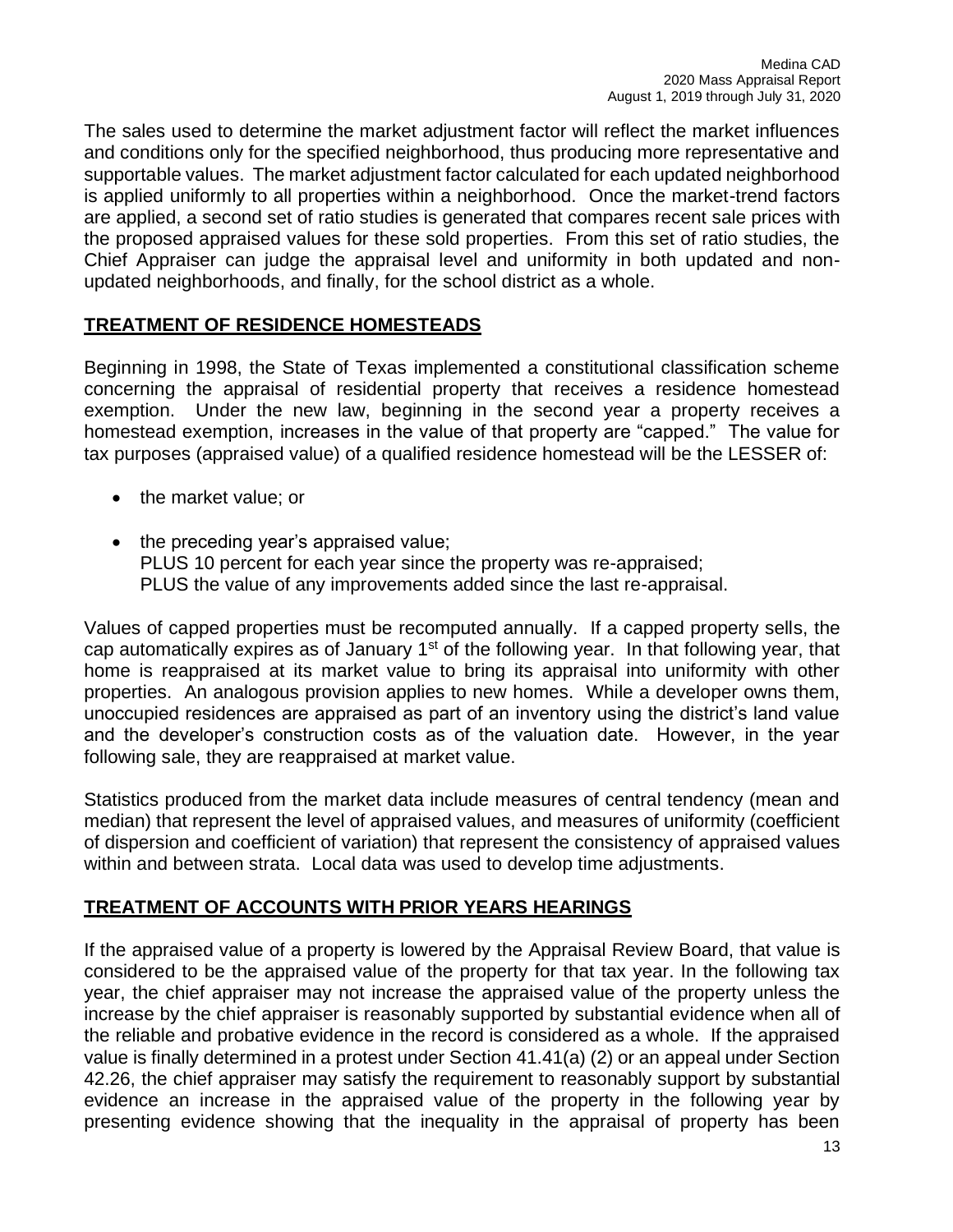corrected with regard to the properties that were considered in determining the value of the subject property. The burden of proof is on the chief appraiser to support an increase in the appraised value of property under circumstances described in the section.

## **INDIVIDUAL VALUE REVIEW PROCEDURES**

## *Field Review*

The Chief Appraiser and Deputy Chief Appraiser identify individual properties in critical need of field review through sales ratio analysis. Sold properties with a high variance in sales ratios are field reviewed at the time of the sale to check for accuracy of data characteristics.

As the District's parcel count has increased through new home construction, and the homes constructed in the boom years of the late 70's and early 80's experience remodeling, the appraisers are required to perform the field activity associated with transitioning and high demand neighborhoods. Sales activity has also resulted in a more substantial field effort on the part of the appraisers to review and resolve sales outliers. Additionally, the appraiser frequently field reviews subjective data items such as quality of construction, condition, and physical, functional and economic obsolescence, factors contributing significantly to the market value of the property. The areas to be physically inspected are identified in the appraisal districts' Biennial Reappraisal Plan. During this review, the appraiser is able to physically inspect both sold properties and unsold properties for comparability and consistency of values.

## *Office Review*

Given the amount of resources and time required to conduct a routine field review of all properties, homogeneous properties consisting of tract housing with a low variance in sales ratios and other properties having a recent field inspection date are value reviewed in the office. Ratio reports comparing previous values against proposed and final values are generated for all residential improved and vacant properties. The dollar amount and percentage of value difference are noted for each property within a delineated neighborhood allowing the appraiser to identify, research, and resolve value anomalies before final appraised values are released. Previous values resulting from a hearing protest are individually reviewed to determine if the value remains appropriate for the current year.

Once the Chief Appraiser is satisfied with the level and uniformity of value for each neighborhood, the estimates of value go into the computer system for notice.

## **PERFORMANCE TESTS**

#### *Sales Ratio Studies*

The primary analytical tool used by the Chief Appraiser to measure and improve performance is the ratio study. The District ensures that the appraised values that it produces meet the standards of accuracy in several ways. Overall sales ratios are generated for each school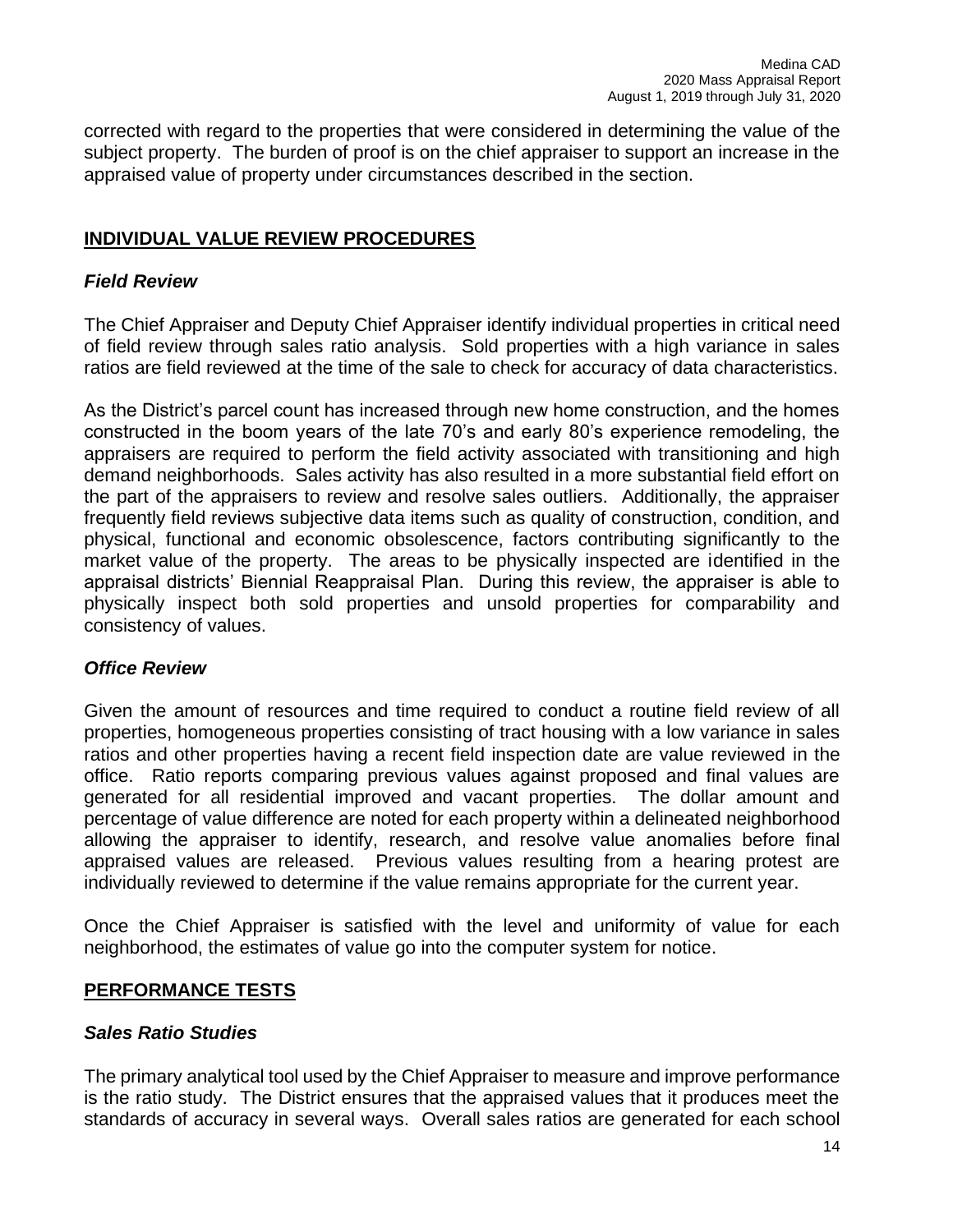district to allow the appraiser to review general market trends within their area of responsibility, and provide an indication of market appreciation over a specified period of time. Sales ratio studies are generated from computer statistical software for each school district and the appraisal district as a whole. Reported in the sales ratio statistics for each school district is a level of appraised value and uniformity profile by structure type (classification), median level of appraisal, weighted mean, and coefficient of dispersion. The computer-based ratio studies are designed to emulate the findings of the State Comptroller's annual property value study for category A and category E properties (single-family residential property). The neighborhood descriptive statistic, along with frequency distributions and scatter diagrams are reviewed for each neighborhood being updated for the current tax year.

## *Management Review Process*

Once the proposed value estimates are finalized, the Deputy Chief Appraiser reviews the sales ratios by neighborhood and present pertinent valuation data, such as, history of hearing protest, sale-to-parcel ratio, and level of appraisal to the Chief Appraiser for final review and approval. This review includes comparison of level of value between related neighborhoods within and across jurisdiction lines. The primary objective of this review is to ensure that the proposed values have met preset appraisal guidelines appropriate for the tax year in question.

# **COMMERCIAL PROPERTY VALUATION**

## **INTRODUCTION**

## *Appraisal Responsibility*

This mass appraisal assignment includes all of the commercially classed real property which falls within the responsibility of Eagle Appraisal & Consulting, Inc. The Commercial Appraiser appraises the fee simple interest of properties according to statute. However, the effect of easements, restrictions, encumbrances, leases, contracts or special assessments are considered on an individual basis, as is the appraisement of any non-exempt taxable fractional interests in real property. Fractional interests or partial holdings of real property are appraised in fee simple for the whole property and divided programmatically based on their prorated interests.

## *Appraisal Resources*

The improved real property appraisal responsibilities are categorized according to major property types of multi-family or apartment, office, retail, warehouse and special use (i.e., hotels, and nursing homes). The valuation assignment is generally divided geographically.

## **Data**

The data used by the Commercial Appraiser includes verified sales of vacant land and improved properties and the pertinent data obtained from each (sales price levels,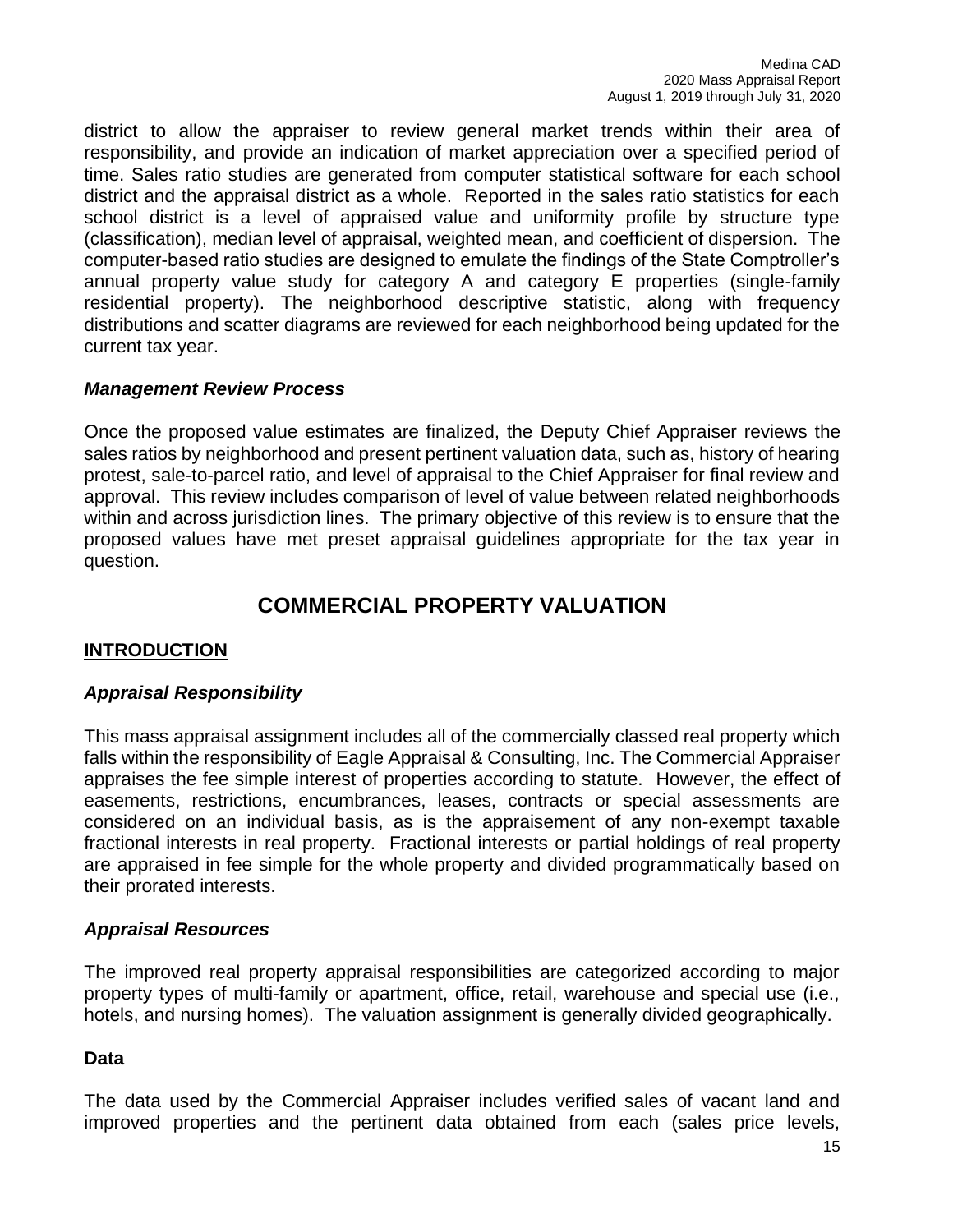capitalization rates, income multipliers, equity dividend rates, marketing period, etc.). Other data used by the appraiser includes actual income and expense data (typically obtained through the hearings process), actual contract rental data, leasing information (commissions, tenant finish, length of terms, etc.), and actual construction cost data. In addition to the actual data obtained from specific properties, market data publications are also reviewed to provide additional support for market trends.

## **PRELIMINARY ANALYSIS**

## *Survey of Similar Jurisdictions*

The District coordinates its discovery and valuation activities with adjoining appraisal districts. Field trips, interviews and data exchanges with adjacent appraisal districts have been conducted to ensure compliance with state statutes. In addition, District administration and personnel interact with other assessment officials through professional trade organizations including the International Association of Assessing Officers (IAAO), Texas Association of Appraisal Districts (TAAD), and the Texas Association of Assessing Officers (TAAO)

## **VALUATION APPROACH**

## *Area Analysis*

Data on regional economic forces such as demographic patterns, regional location factors, employment and income patterns, general trends in real property prices and rents, interest rate trends, availability of vacant land, and construction trends and costs are collected from private vendors and public sources. Continuing education in the form of courses, approved by the TDLR, through IAAO, TAAO, and TAAD is provided to all District personnel, in order to assure appraisers are proficient in area analysis.

## *Neighborhood Analysis*

The neighborhood is comprised of the land area and commercially classed properties located within the boundaries of several separate market areas, including the incorporated cities of Castroville, Devine, Hondo LaCoste, Lytle, Natalia, and the unincorporated town area of D'Hanis. These areas consist of a wide variety of property types including residential, and commercial. Neighborhood analysis involves the examination of how physical, economic, governmental and social forces and other influences affect property values. The effects of these forces are also used to identify, classify, and organize comparable properties into smaller, manageable subsets of the universe of properties known as neighborhoods. In the mass appraisal of commercial properties, these subsets of a universe of properties are generally referred to as market areas or economic areas.

Economic areas are defined by each of the improved property use types (apartment, office, retail, warehouse and special use) based on an analysis of similar economic or market forces. These include, but are not limited to, similarities of rental rates, classification of projects (known as building class by area commercial market experts), date of construction,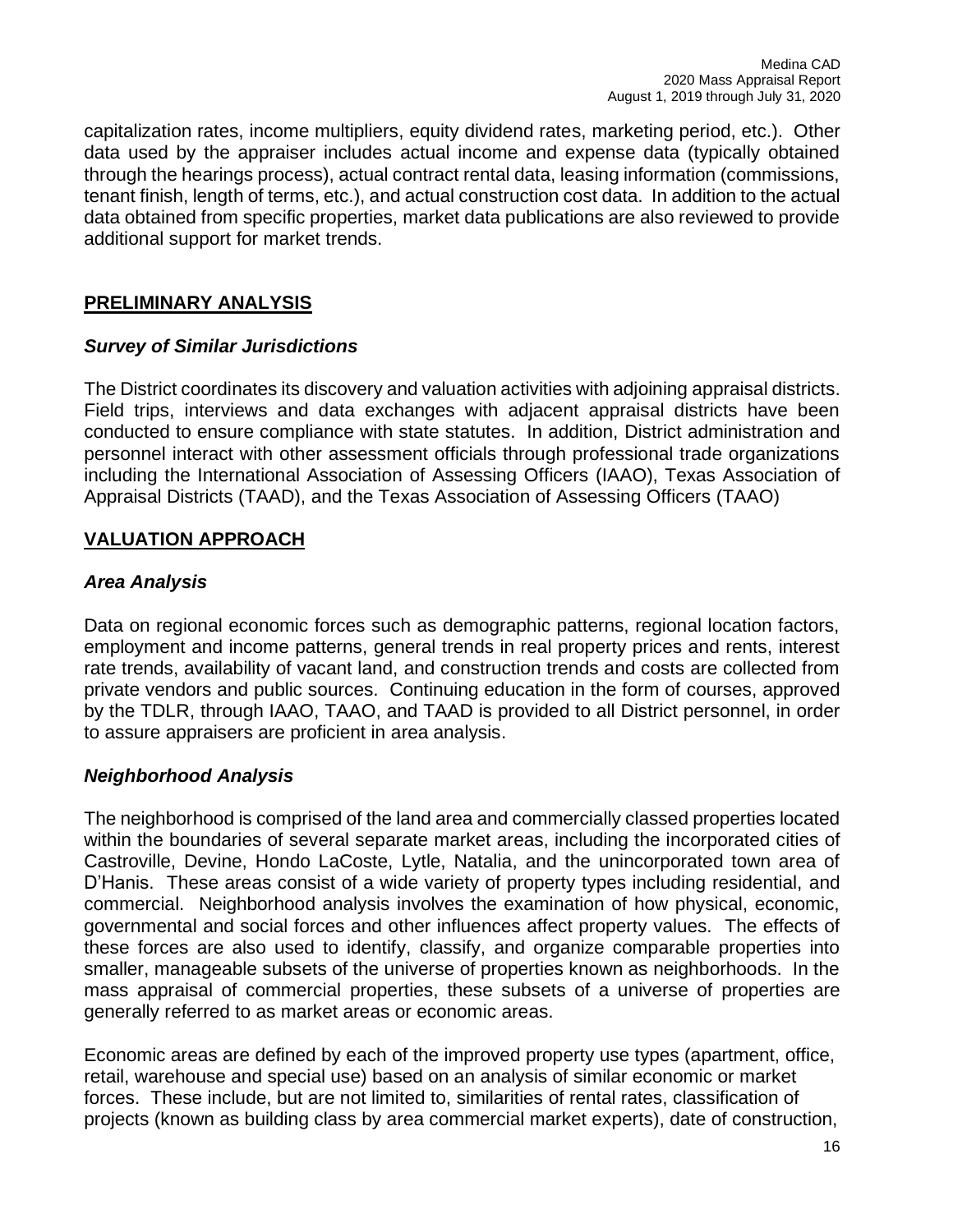overall market activity or other pertinent influences. Economic area identification and delineation by each major property use type is the benchmark of the commercial valuation system. All income model valuation (income approach to value estimates) is economic area specific. Economic areas are periodically reviewed to determine if re-delineation is required.

## *Highest and Best Use Analysis*

The highest and best use is the most reasonable and probable use that generates the highest present value of the real estate as of the date of valuation. The highest and best use of any given property must be physically possible, legally permissible, financially feasible, and maximally productive. For improved properties, highest and best use is evaluated as improved and as if the site were still vacant. This assists in determining if the existing improvements have a transitional use, interim use, nonconforming use, multiple uses, speculative use, excess land, or a different optimum use if the site were vacant. For vacant tracts of land within these market areas, the highest and best use is considered speculative based on the surrounding land uses. Improved properties reflect a wide variety of highest and best uses which include, but are not limited to: office, retail, apartment, warehouse, light industrial, special purpose, or interim uses. In many instances, the property's current use is the same as its highest and best use. This analysis insures that an accurate estimate of market value (sometimes referred to as value in exchange) is derived.

On the other hand, value in use represents the value of a property to a specific user for a specific purpose. This is significantly different than market value, which approximates market price under the following assumptions: (i) no coercion of undue influence over the buyer or seller in an attempt to force the purchase or sale, (ii) well-informed buyers and sellers acting in their own best interests, (iii) a reasonable time for the transaction to take place, and (iv) payment in cash or its equivalent.

## *Market Analysis*

A market analysis relates directly to market forces affecting supply and demand. This study involves the relationships between social, economic, environmental, governmental, and site conditions. Current market activity including sales of commercial properties, new construction, new leases, lease rates, absorption rates, vacancies, allowable expenses (inclusive of replacement reserves), expense ratio trends, and capitalization rate studies are analyzed.

## **DATA COLLECTION/VALIDATION**

## *Sources of Data*

In terms of commercial sales data, the District receives a copy of the deeds recorded in Medina County that convey commercially classed properties. The deeds involving a change in commercial ownership are entered into the sales information system and researched in an attempt to obtain the pertinent sale information. Other sources of sale data include the hearings process and local, regional and national real estate and financial publications.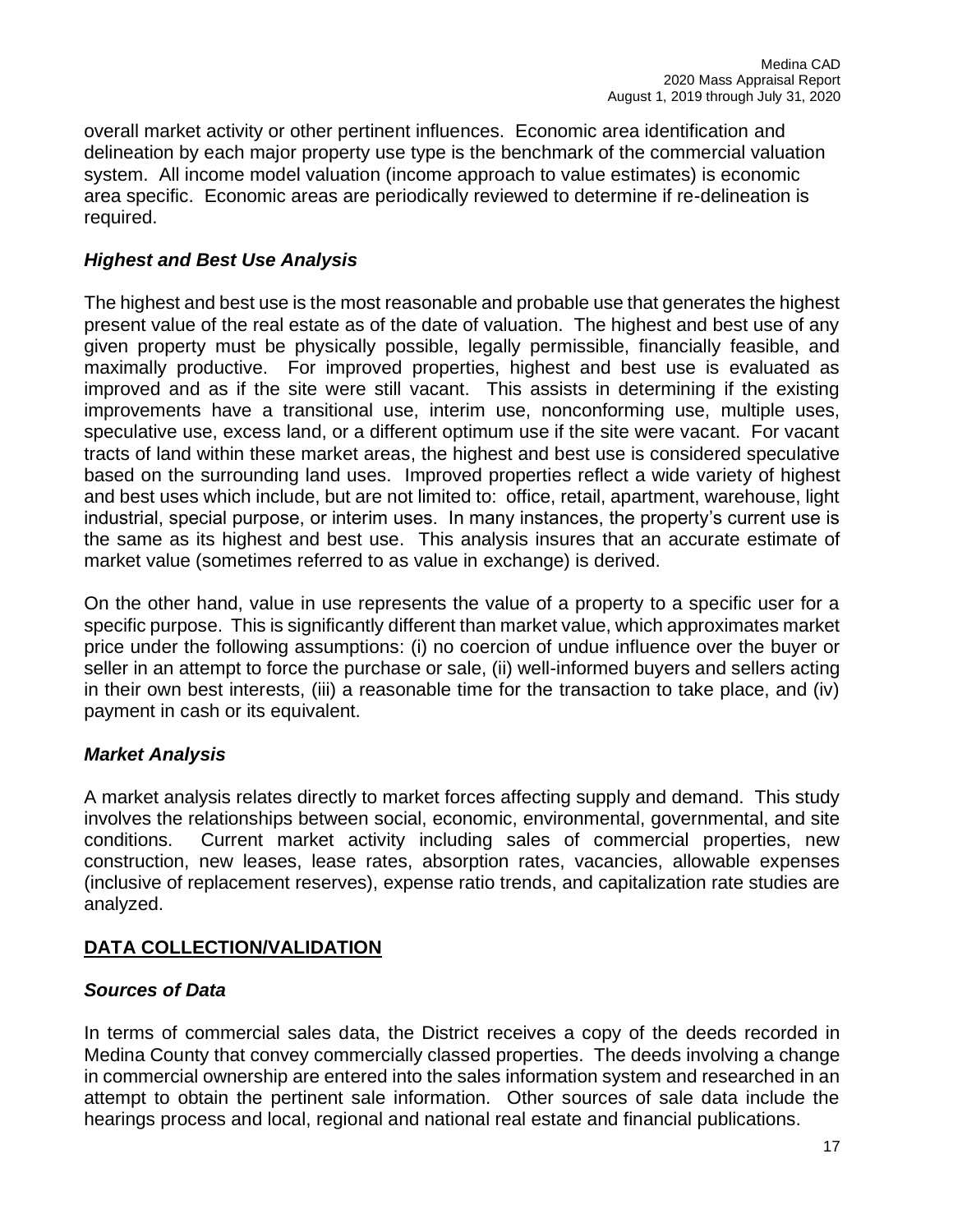## *Data Collection Procedures*

Data collection procedures have been established for residential, commercial, and personal property. Appraisers conduct field inspections and record information on the property record data card. This information is entered into the computer system and serves as the basis for the valuation of property. The quality of data used is of paramount importance to accurate valuation of taxable property. While production standards are established and upheld for the various field activities, quality of data is emphasized as the goal and responsibility of each appraiser. New appraisers are trained in the specifics of data collections.

For those properties involved in a transfer of commercial ownership, a sale file is produced which begins the research and verification process. The initial step in sales verification involves a computer-generated questionnaire, which is mailed to both parties in the transaction (Buyer and Seller). If the sales information is not obtained, other sources are contacted such as real estate agents and/or brokers, property managers or commercial vendors. In other instances, sales verification is obtained from local appraisers or others that may have the desired information. Finally, closing statements are often provided during the hearings process. The actual closing statement is the most reliable and preferred method of sales verification.

## **VALUATION ANALYSIS**

Model calibration involves the process of periodically adjusting the mass appraisal formulas, tables and schedules to reflect current local market conditions. Once the models have undergone the specification process, adjustments can be made to reflect new construction procedures, materials and/or costs, which can vary from year to year. The basic structure of a mass appraisal model can be valid over an extended period of time, with trending factors utilized for updating the data to the current market conditions. However, at some point, if the adjustment process becomes too involved, the model calibration technique can mandate new model specifications or a revised model structure.

## *Cost Schedules*

The cost approach to value is applied to all improved real property utilizing the comparative unit method. This methodology involves the utilization of national cost data reporting services as well as actual cost information on comparable properties whenever possible. Cost models are typically developed based on the Marshall Swift Valuation Service. Cost models include the derivation of replacement cost new (RCN) of all improvements. These include comparative base rates, per unit adjustments and lump sum adjustments. This approach also employs the sales comparison approach in the valuation of the underlying land value. Time and location modifiers are necessary to adjust cost data to reflect conditions in a specific market and changes in costs over a period of time. Because a national cost service is used as a basis for the cost models, location modifiers are necessary to adjust these base costs specifically for Medina County. These modifiers are provided by the regional modifiers in Marshall Swift Valuation Service.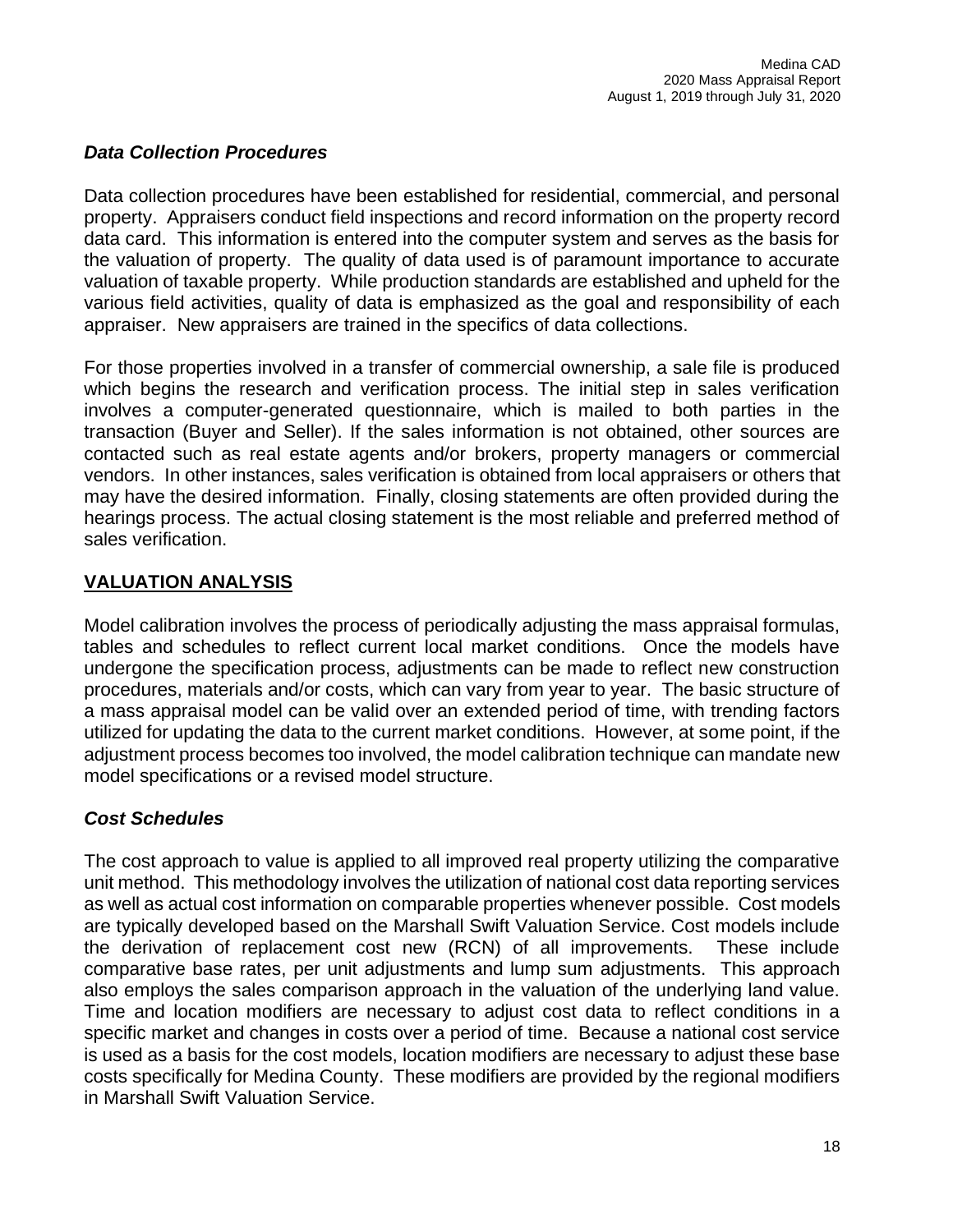Depreciation schedules are developed based on what is typical for each property type at that specific age. These schedules are tested to ensure they are reflective of current market conditions. Effective age estimates are based on the utility of the improvements relative to where the improvement lies on the scale of its total economic life and its competitive position in the marketplace.

Market adjustment factors such as external and/or functional obsolescence can be applied if warranted. A depreciation calculation override can be used if the condition or effective age of a property varies from the norm by appropriately noting the physical condition and functional utility ratings on the property data characteristics. These adjustments are typically applied to a specific property type or location and can be developed via ratio studies or other market analyses. Accuracy in the development of the cost schedules, condition ratings and depreciation schedules will usually minimize the necessity of this type of an adjustment factor.

#### *Income consideration*

As income information is rarely shared and difficult to obtain, the District relies on the market or sales approach to value in most instances. However, when used, the income approach to value is applied to those real properties which are typically viewed by market participants as "income producing," and for which the income methodology is considered a leading value indicator. The first step in the income approach pertains to the estimation of market rent on a per unit basis. This is derived primarily from actual rent data furnished by property owners and from local market study publications. This per unit rental rate multiplied by the number of units results in the estimate of potential gross rent.

A vacancy and collection loss allowance is the next item to consider in the income approach. The projected vacancy and collection loss allowance is established from actual data furnished by property owners and on local market publications. This allowance accounts for periodic fluctuations in occupancy, both above and below an estimated stabilized level. The market derived stabilized vacancy and collection loss allowance is subtracted from the potential gross rent estimate to yield an effective gross rent.

Next a secondary income or service income is calculated as a percentage of stabilized effective gross rent. Secondary income represents escalations, reimbursements, and other miscellaneous income generated by the operations of real property. The secondary income estimate is derived from actual data collected and available market information. The secondary income estimate is then added to effective gross rent to arrive at an effective gross income.

Allowable expenses and expense ratio estimates are based on a study of the local market, with the assumption of prudent management. An allowance for non-recoverable expenses such as leasing costs and tenant improvements are included in the expenses. A nonrecoverable expense represents costs that the owner pays to lease rental space. Different expense ratios are developed for different types of commercial property based on use. A general office building is most often leased on a base year expense stop. This lease type stipulates that the owner is responsible for all expenses incurred during the first year of the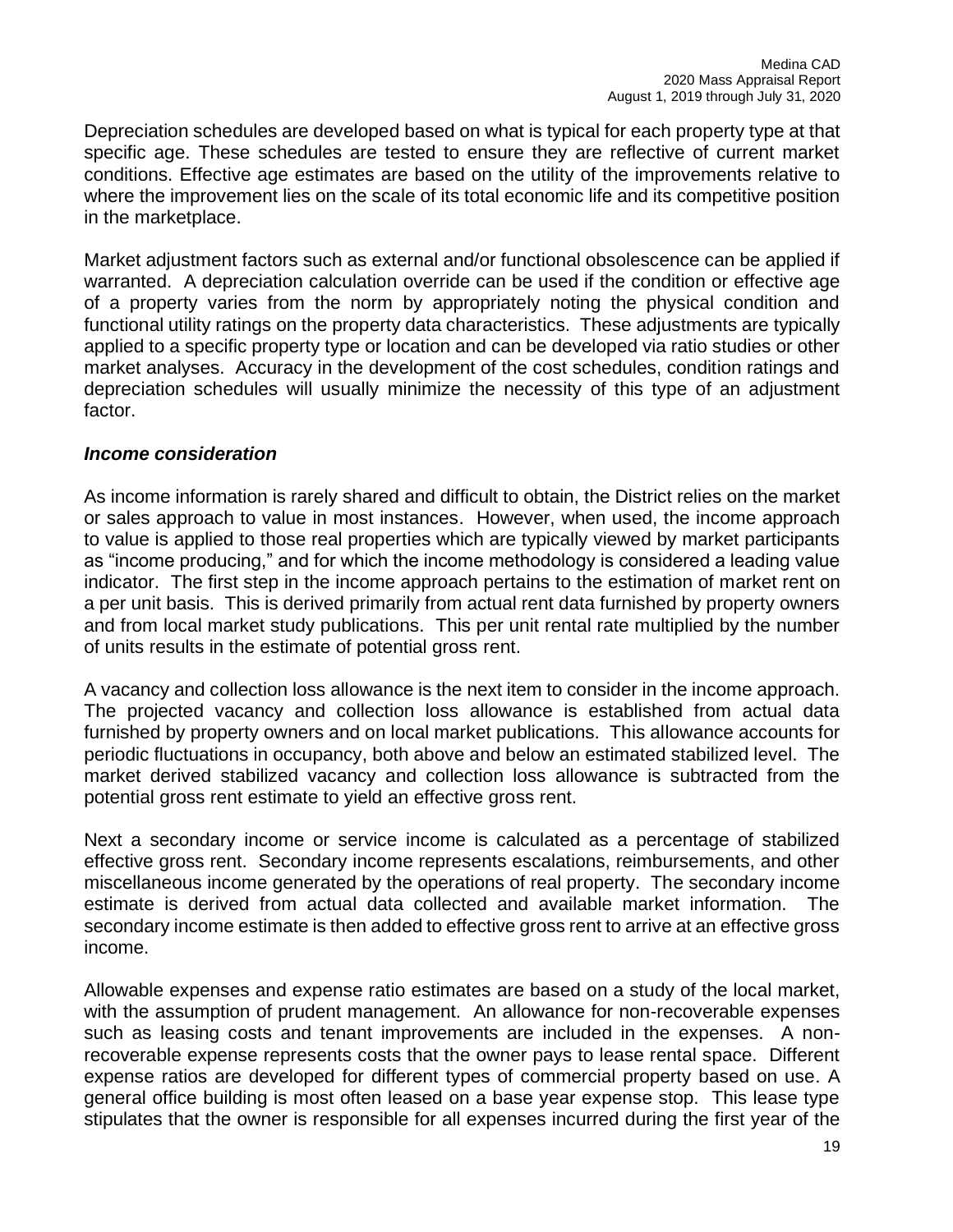lease. However, any amount in excess of the total per unit expenditure in the first year is the responsibility of the tenant. Under this scenario, if the total operating expense in year one (1) equates to \$8.00 per square foot, any increase in expense over \$8.00 per square foot throughout the remainder of the lease term would be the responsibility of the tenant. As a result, expense ratios are implemented based on the type of commercial property.

Another form of allowable expense is the replacement of short-lived items (such as roof or floor coverings, air conditioning or major mechanical equipment or appliances) requiring expenditures of large lump sums. When these capital expenditures are analyzed for consistency and adjusted, they may be applied on an annualized basis as stabilized expenses. When performed according to local market practices by commercial property type, these expenses when annualized are known as replacement reserves.

Subtracting the allowable expenses (inclusive of non-recoverable expenses and replacement reserves) from the effective gross income yields an estimate of net operating income.

Rates and multipliers are used to convert income into an estimate of market value. These include income multipliers, overall capitalization rates, and discount rates. Each of these is used in specific applications. Rates and multipliers also vary between property types, as well as by location, quality, condition, design, age, and other factors. Therefore, application of the various rates and multipliers must be based on a thorough analysis of the market.

Capitalization analysis is used in the income approach models. This methodology involves the capitalization of net operating income as an indication of market value for a specific property. Capitalization rates, both overall (going-in) cap rates for the direct capitalization method and terminal cap rates for discounted cash flow analyses, can be derived from the market. Sales of improved properties from which actual income and expense data are obtained provide a very good indication of what a specific market participant is requiring from an investment at a specific point in time. In addition, overall capitalization rates can be derived from the built-up method (band-of-investment). This method relates to satisfying the market return requirements of both the debt and equity positions of a real estate investment. This information is obtained from real estate and financial publications.

Rent loss concessions are made on specific properties with vacancy problems. A rent loss concession accounts for the impact of lost rental income while the building is moving toward stabilized occupancy. The rent loss is calculated by multiplying the rental rate by the percent difference of the property's stabilized occupancy and its actual occupancy. Build-out allowances (for first generation space or retrofit/second generation space as appropriate) and leasing expenses are added to the rent loss estimate. The total adjusted loss from these real property operations is discounted using an acceptable risk rate. The discounted value (inclusive of rent loss due to extraordinary vacancy, build-out allowances and leasing commissions) becomes the rent loss concession and is deducted from the value indication of the property at stabilized occupancy. A variation of this technique allows that for every year that the property's actual occupancy is less than stabilized occupancy a rent loss deduction may be estimated.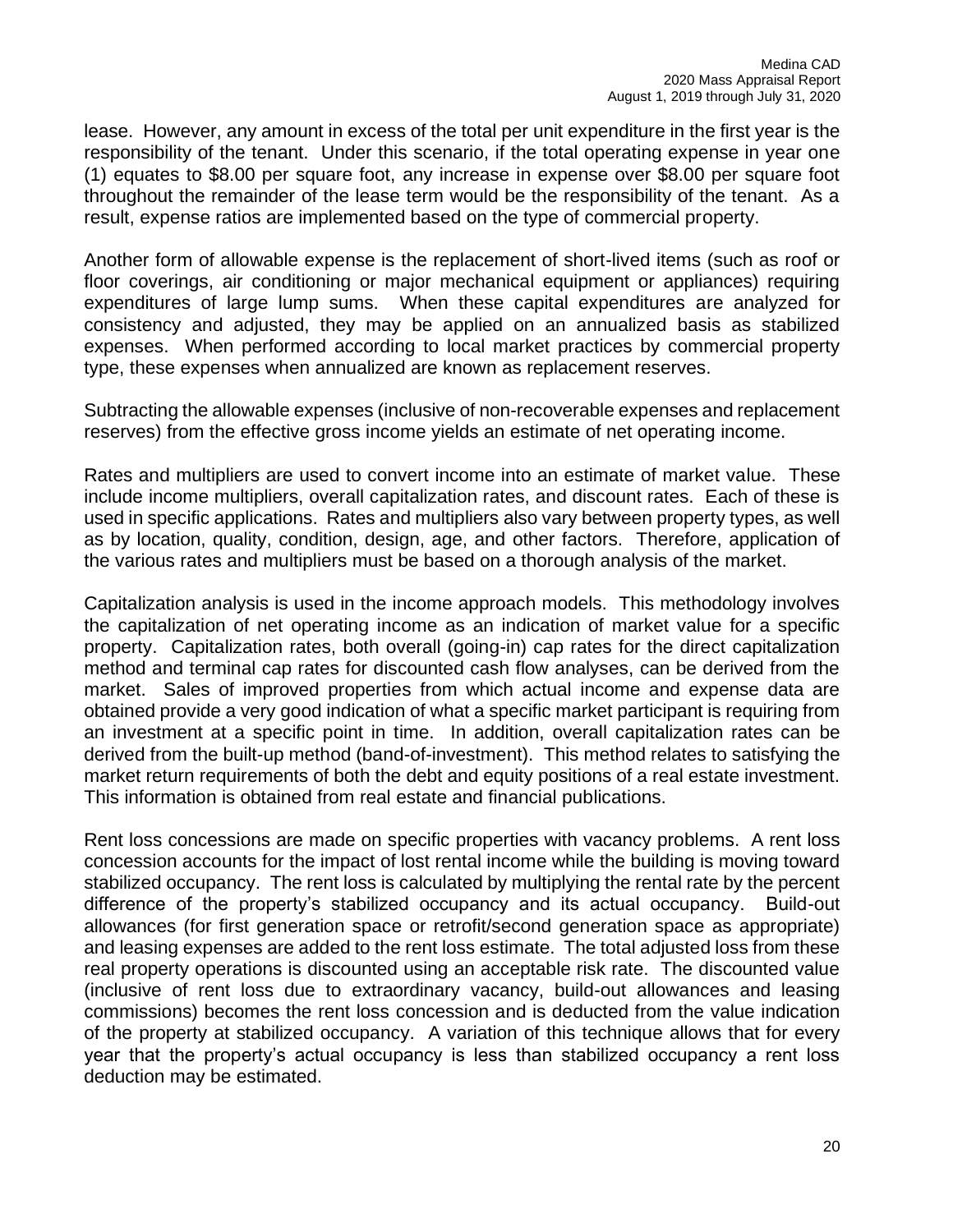Income approach is seldom used due to the fact that sufficient reliable data is not available for applying this method to commercial property.

## *Sales Comparison (Market) Approach*

Although all three of the approaches to value are based on market data, the Sales Comparison Approach is most frequently referred to as the Market Approach. This approach is utilized not only for estimating land value but also in comparing sales of similarly improved properties to each parcel on the appraisal roll. As previously discussed in the Data Collection/Validation section of this report, pertinent data from actual sales of properties, both vacant and improved, is pursued throughout the year in order to obtain relevant information that can be used in all aspects of valuation. Sales of similarly improved properties can provide a basis for the depreciation schedules in the Cost Approach, rates and multipliers used in the Income Approach, and as a direct comparison in the Sales Comparison Approach. Improved sales are also used in ratio studies, which afford the appraiser an excellent means of judging the present level and uniformity of the appraised values.

## *Final Valuation Schedules*

Based on the market data analysis and review discussed previously in the cost, income and sales approaches, the cost and income models are calibrated and finalized. The calibration results are keyed into the schedules and models on the PACS system for utilization on all commercial properties in the district. The schedules and models are summarized in the Commercial Review Manual. This manual is provided to appraisers and is made available to the public.

## *Statistical and Capitalization Analysis*

Statistical analysis of final values is an essential component of quality control. This methodology represents a comparison of the final value against the standard and provides a concise measurement of the appraisal performance. Statistical comparisons of many different standards are used including sales of similar properties, the previous year's appraised value, audit trails, value change analysis and sales ratio analysis.

Appraisal statistics of central tendency and dispersion generated from sales ratios are available for each property type. These summary statistics including, but not limited to, the weighted mean, standard deviation and coefficient of variation, provide an analytical tool by which to determine both the level and uniformity of appraised value of a particular property type. The level of appraised values can be determined by the weighted mean for individual properties within a specific type, and a comparison of weighted means can reflect the general level of appraised value. Review of the standard deviation and the coefficient of variation can discern appraisal uniformity within a specific property type.

The Chief Appraiser and Deputy Chief Appraiser review every commercial property type annually through the sales ratio analysis process. The first phase involves ratio studies that compare the recent sales prices of properties to the appraised values of the sold properties. This set of ratio studies affords the appraiser an excellent means of judging the present level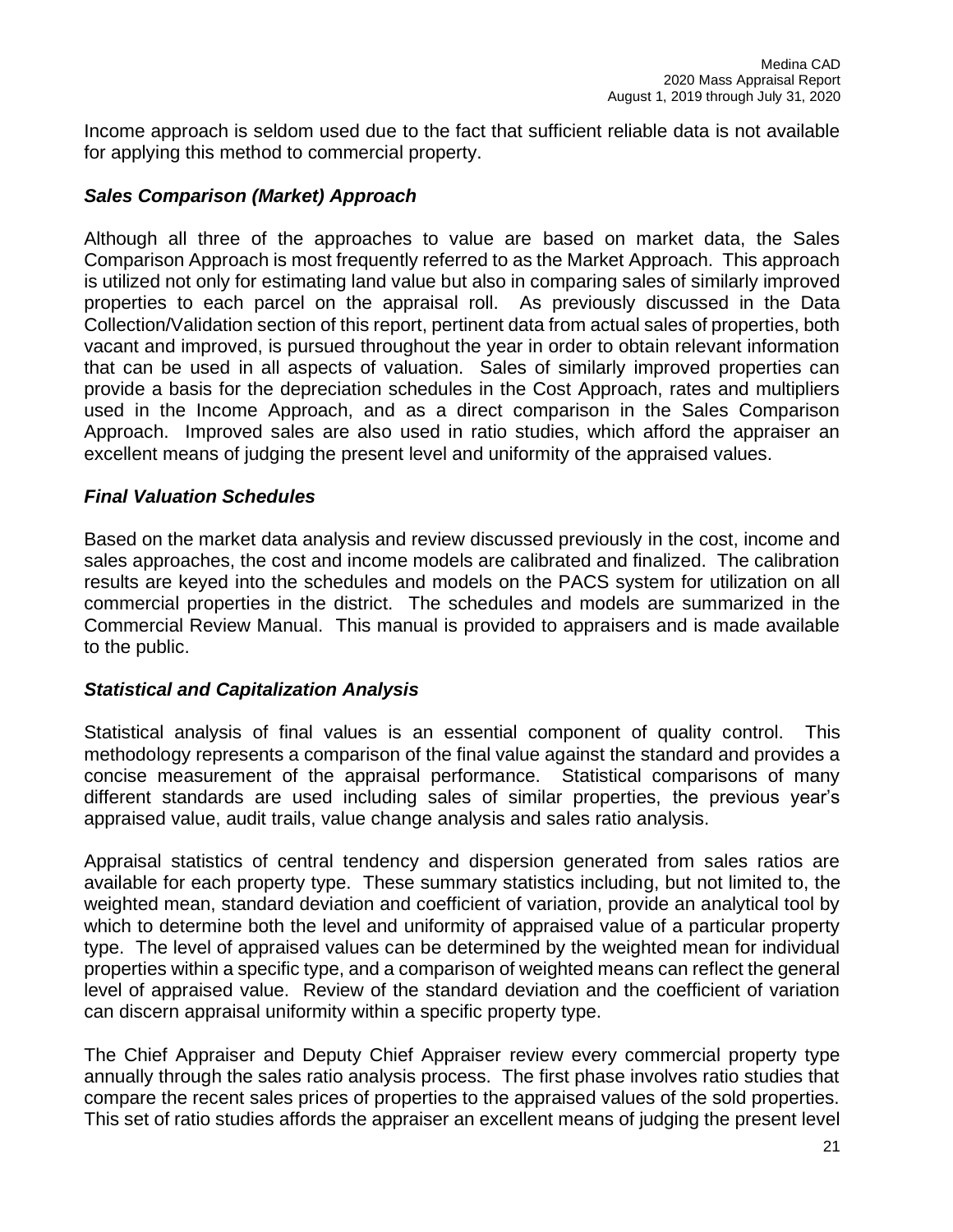of appraised value and uniformity of the appraised values. The appraiser makes a preliminary decision, based on the sales ratio statistics and designated parameters for valuation update, as to whether the value level of a particular property type needs to be updated in an upcoming reappraisal, or whether the level of market value is at an acceptable level.

Potential gross rent estimates, occupancy levels, secondary income, allowable expenses (inclusive of non-recoverable and replacement reserves), net operating income and capitalization rate and multipliers are continuously reviewed utilizing frequency distribution methods or other statistical procedures or measures. Income model conclusions are compared to actual information obtained on individual commercial properties during the hearings process as well as information from published sources and area vendors.

## **INDIVIDUAL VALUE REVIEW PROCEDURES**

## *Field Review*

The date of last inspection, extent of that inspection, and the Medina CAD appraiser responsible are listed in the CAMA system. If a property owner disputes the District's records concerning this data in a protest hearing, CAMA may be altered based on the credibility of the evidence provided. Typically, a new field check is then requested to verify this evidence for the current year's valuation or for the next year's valuation. In addition, if a building permit is filed for a particular property indicating a change in characteristics, that property is added to a work file. Finally, even though every property cannot be inspected each year, each appraiser typically is designated certain segments of their area of responsibility to conduct field checks.

Appraisers are somewhat limited in the time available to field review all commercial properties of a specific use type. However, a major effort is made by appraisers to field review as many properties as possible or economic areas experiencing large numbers of remodels, renovations, or retrofits, changes in occupancy levels or rental rates, new leasing activity, new construction, or wide variations in sale prices. Additionally, the appraisers frequently field review subjective data items such as building class, quality of construction (known as cost modifiers), condition, and physical, functional and economic obsolescence factors contributing significantly to the market value of the property. In some cases, field reviews are warranted when sharp changes in occupancy or rental rate levels occur between building classes or between economic areas. With preliminary estimates of value in these targeted areas, the Chief Appraiser and Deputy Chief Appraiser test computer assisted values against their own appraisal judgment.

## *Office Review*

Office reviews are completed on properties not subject to field inspections. Office reviews are typically limited by the data presented in final value reports. These reports summarize the pertinent data of each property as well as comparing the previous values (two-year value history) to the proposed value conclusions of the various approaches to value. These reports show proposed percentage value changes, income model attributes or overrides, economic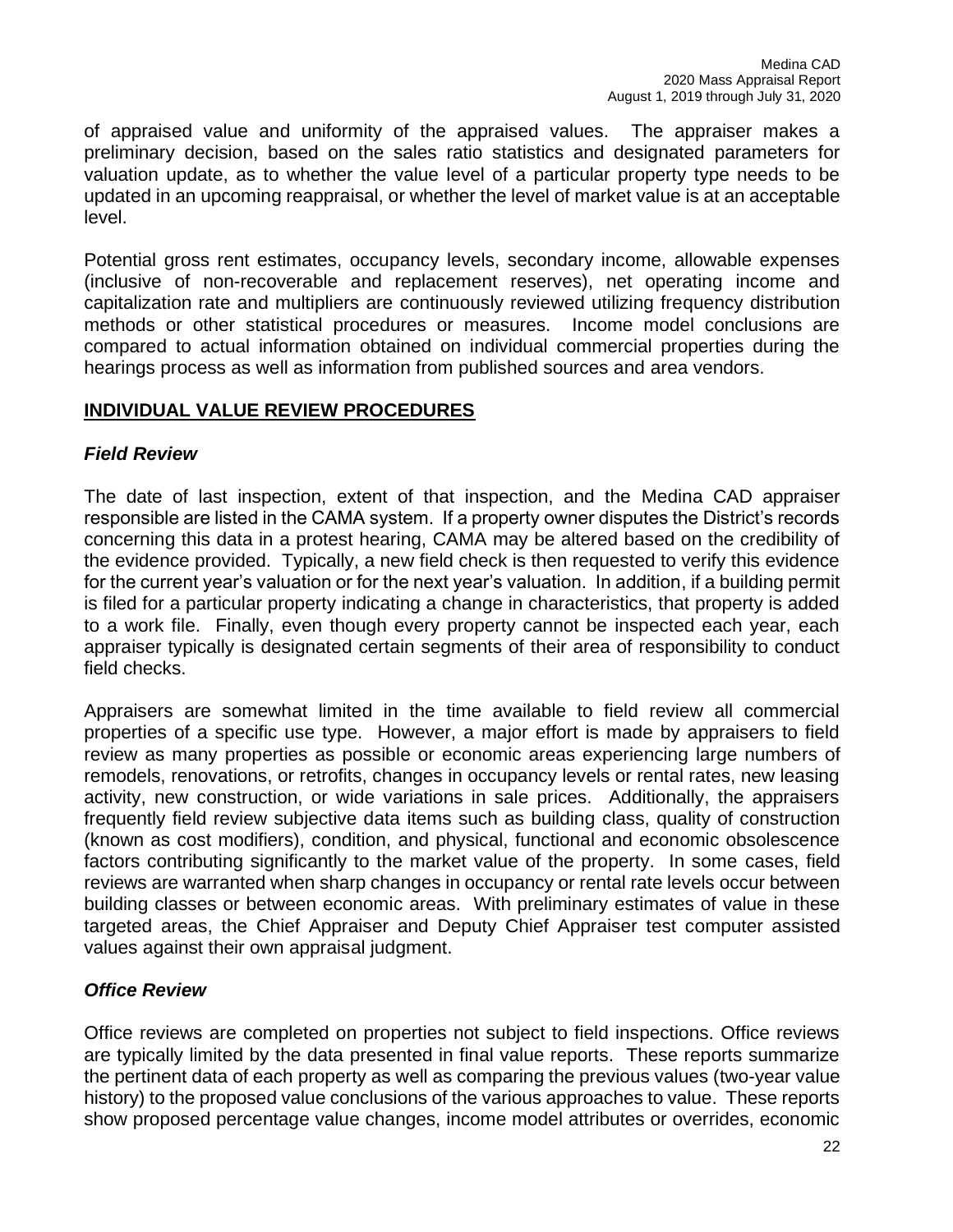factor (cost overrides) and special factors affecting the property valuation such as new construction status, prior year litigation and a three years sales history (USPAP property history requirement for non-residential property). The Chief Appraiser may review methodology for appropriateness to ascertain that it was completed in accordance with USPAP or more stringent statutory and district policies. This review is performed after preliminary ratio statistics have been applied. If the ratio statistics are generally acceptable overall the review process is focused primarily on locating skewed results on an individual basis. Previous values resulting from protest hearings are individually reviewed to determine if the value remains appropriate for the current year based on market conditions. Each appraiser's review is limited to properties in their area of responsibility by property type (improved) or geographic area (commercial vacant land).

Once the Chief Appraiser is satisfied with the level and uniformity of value for each commercial property, the estimates of value are prepared for noticing.

## **PERFORMANCE TESTS**

The primary tool used to measure mass appraisal performance is the ratio study. A ratio study compares appraised values to market values. In a ratio study, market values (value in exchange) are typically represented by sales prices (i.e., sales ratio study). Independent, expert appraisals may also be used to represent market values in a ratio study (i.e., appraisal ratio study). If there are not enough sales to provide necessary representativeness, independent appraisals can be used as indicators for market value. This can be particularly useful for commercial, warehouse or industrial real property for which sales are limited. In addition, appraisal ratios studies can be used for properties statutorily not appraised at market value, but reflect the use-value requirement. An example of this are multi-family housing projects subject to subsidized rent provisions or other governmental guarantees as provided by legislative statutes (affordable housing) or agricultural lands to be appraised on the basis of productivity or use value.

The District has adopted the policies of the IAAO STANDARD ON RATIO STUDIES, circa July, 1999, regarding its ratio study standards and practices. Ratio studies generally have six basic steps: (1) determination of the purpose and objectives, (2) data collection and preparation, (3) comparing appraisal and market data, (4) stratification, (5) statistical analysis, and (6) evaluation and application of the results.

## *Sales Ratio Studies*

Sales ratio studies are an integral part of establishing equitable and accurate market value estimates, and ultimately assessments for this taxing jurisdiction. The primary uses of sale ratio studies include the determination of a need for general reappraisal; prioritization of selected groups of property types for reappraisal, identification of potential problems with appraisal procedures, assistance in market analyses, and calibration of models used to derive appraised values during valuation or reappraisal cycles; however, these studies cannot be used to judge the accuracy of an individual property appraised value. The Medina County Appraisal Review Board may make individual value adjustments based on unequal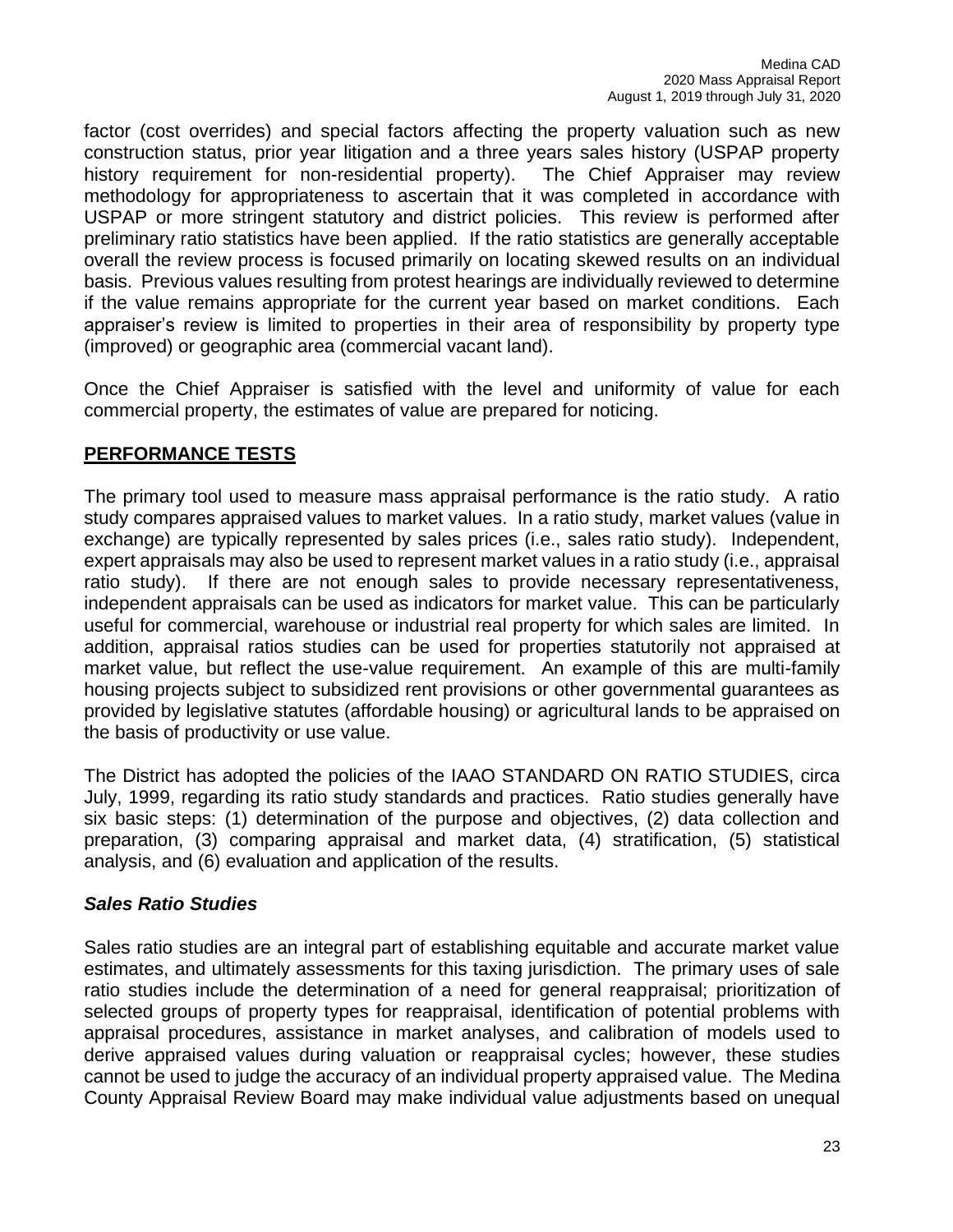appraisal (ratio) protest evidence submitted on a case-by-case basis during the hearing process.

Chief Appraiser and Deputy Chief Appraiser utilize desktop applications such as Microsoft Excel, to evaluate subsets of data by economic area or a specific and unique data item. On the desktop, these may be customized and performed by building class and age basis. In many cases, field checks may be conducted to insure the ratios produced are accurate and the appraised values utilized are based on accurate property data characteristics. These ratio studies aid the appraisers by providing an indication of market activity by economic area or changing market conditions (appreciation or depreciation).

# **BUSINESS PERSONAL PROPERTY VALUATION**

## **INTRODUCTION**

## *Appraisal Responsibility*

There are four different personal property types appraised by the district's personal property section: Business Personal Property accounts; Leased Assets; Vehicles; and Multi-Location Assets. There are approximately 1,584 business personal property accounts in Medina County.

## *Appraisal Resources*

## Personnel

The personal property staff consists of one Business Personal Property Appraiser, with support from all the field appraisers, the support staff, and the Chief Appraiser and Deputy Chief Appraiser.

## Data

A common set of data characteristics for each personal property account in Medina County is collected in the field and data entered to the District's computer. The property characteristic data drives the computer-assisted personal property appraisal system. The data is collected by the Business Personal Property appraiser.

## **VALUATION APPROACH**

## *SIC Code Analysis*

Three-digit numeric codes, called Standard Industrial Classification (SIC) codes, developed by the federal government, are used by the District, as a method for classifying personal property by business type.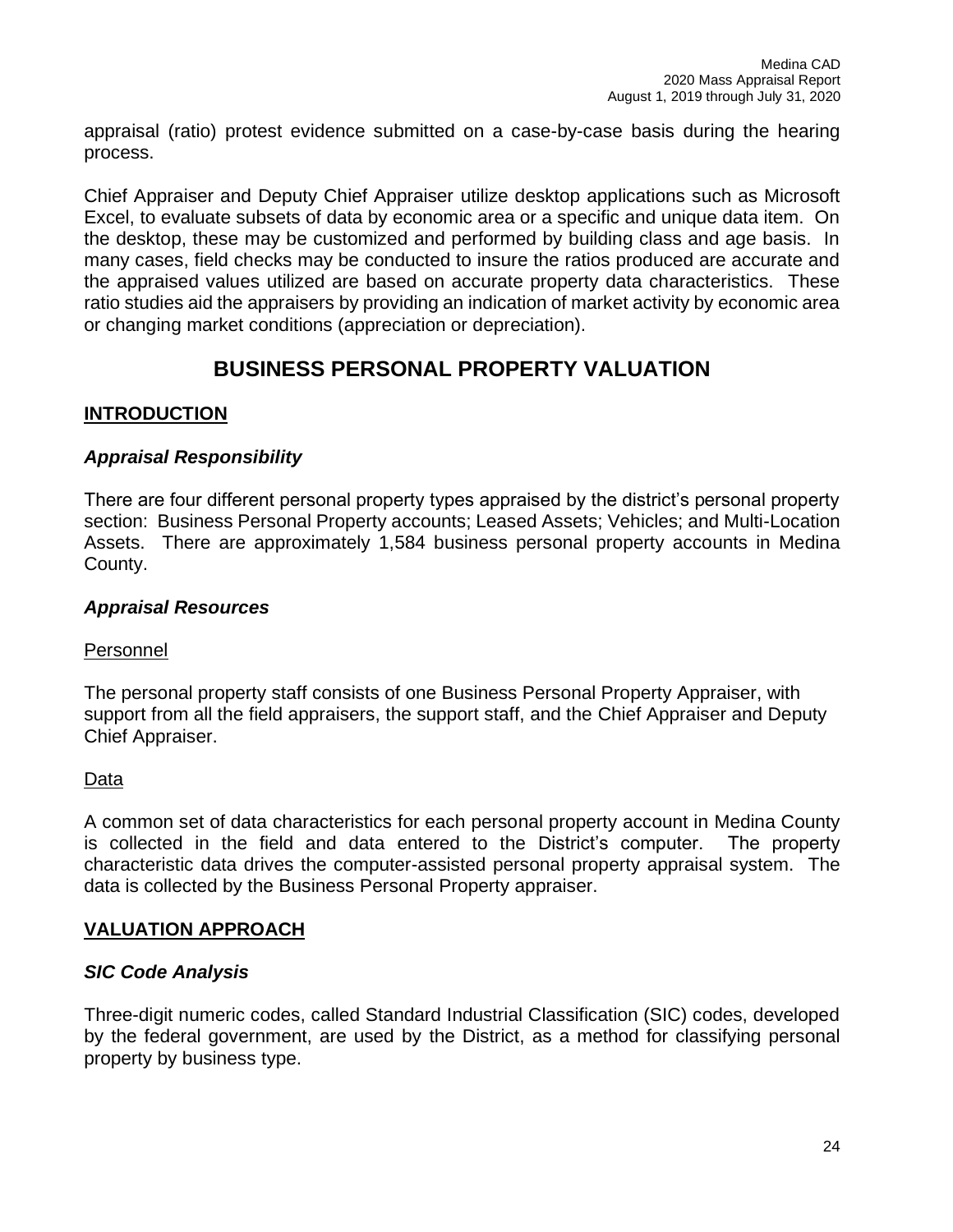## *Highest and Best Use Analysis*

The highest and best use of property is the reasonable and probable use that supports the highest present value as of the date of the appraisal. The highest and best use must be physically possible, legal, financially feasible, and productive to its maximum. The highest and best use of personal property is normally its current use.

## **DATA COLLECTION/VALIDATION**

#### *Data Collection Procedures*

Personal property data collection procedures are published and distributed to the Business Personal Property Appraiser. The appraisal procedures are reviewed and revised periodically to meet the changing requirements of field data collection.

## *SOURCES OF DATA*

#### Business Personal Property

The District's property characteristic data was originally received from Medina County and various school district records in 1980, and where absent, collected through a massive field data collection effort coordinated by the district over a period of time. When revaluation activities permit, the Business Personal Property appraiser collects new data via an annual field drive-out. This project results in the discovery of new businesses not revealed through other sources. Various discovery publications such as the assumed names, newspaper ads, internet, yellow pages of the telephone directory and state sales tax listings are also used to discover personal property. The Tax Assessor, city and local newspapers, and the public often provide the District with information regarding new personal property and other useful facts related to property valuation.

#### Vehicles

An outside vendor provides the District with a listing of vehicles within Medina County. The vendor develops this listing from the Texas Department of Transportation (TXDOT) Title and Registration Division records. Other sources of data include property owner renditions and field inspections.

#### Leased and Multi-Location Assets

The primary sources of leased and multi-location assets are property owner renditions. Other sources of data include field inspections.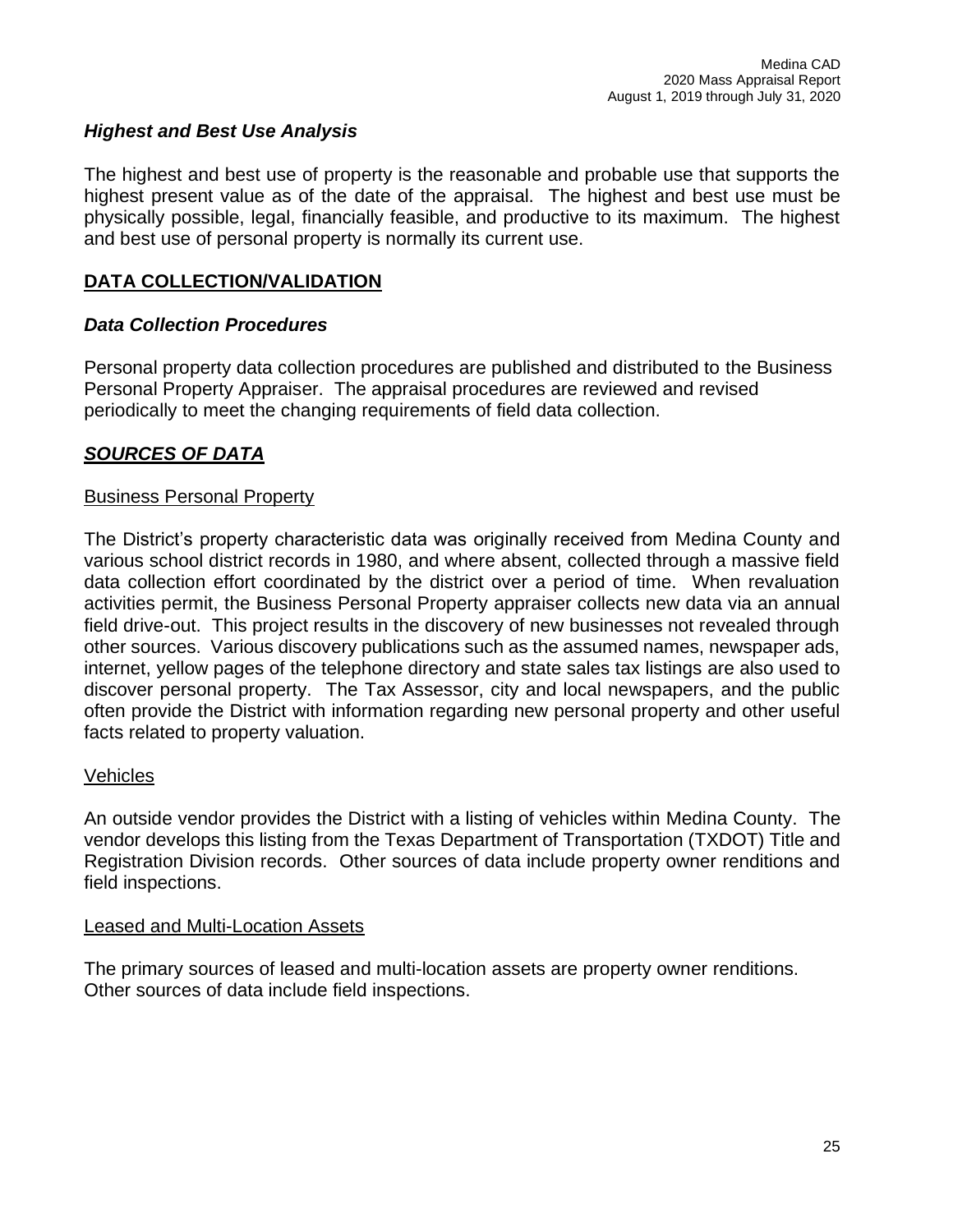## **VALUATION AND STATISTICAL ANALYSIS**

## *Cost Schedules*

As Medina County has very few chain store businesses, most being considered the "Mom & Pop" type, the District does not use cost schedules in valuing personal property. Costs are developed using local market research and by working personal property renditions.

## *Statistical Analysis*

Summary statistics including, but not limited to, the median, weighted mean, and standard deviation, provide the appraisers an analytical tool by which to determine both the level and uniformity of appraised value by SIC code. Review of the standard deviation can discern appraisal uniformity within SIC codes. (upon the availability of information)

## *Depreciation Schedule and Trending Factors*

#### Business Personal Property

The District's primary approach to the valuation of business personal property is the review of renditions and, where renditions appear to be inconsistent with observation upon physical inspection, market research is performed to arrive at a value. Depreciation is applied according to a depreciation schedule developed by the District.

## Vehicles

The Business Personal Property Appraiser uses various tools available, such as Just Texas, NADA, internet auction sites and depreciation schedules to verify and or arrive at value estimates for vehicles.

#### Leased and Multi-Location Assets

Leased and multi-location assets are valued using the published pricing guides. If the asset to be valued in this category is a vehicle, the NADA published book values are used. The Business Personal Property Appraiser, using published guides, values assets that are not valued by the vendor.

## **INDIVIDUAL VALUE REVIEW PROCEDURES**

## *Office Review*

## Business Personal Property

Property owner renditions, accounts with field or other data changes, accounts with prior hearings, new accounts, and local market data are all considered.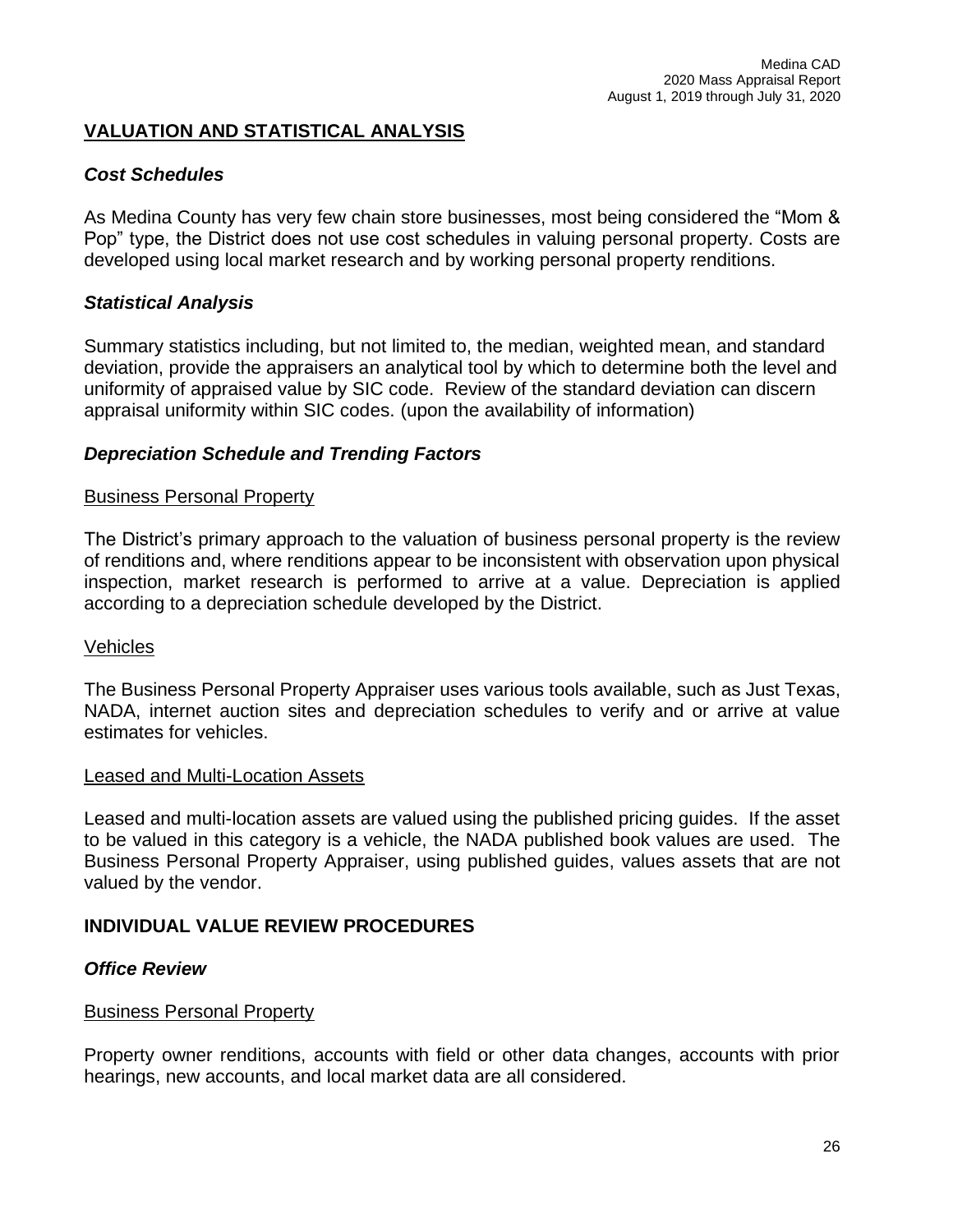## Vehicles

A vehicle master file is received on CD from Just Texas. The vehicles are matched by owner name to the district's current accounts any new accounts are created as needed. Vehicles values are then reviewed and adjusted by the appraiser using established procedures.

#### Leased and Multi-Location Assets

Leasing and multi-location accounts, rendered by hard copy, are either data entered by the appraisers or CAD appraisal support staff.

After matching and data entry, reports are generated and reviewed by the Business Personal Property Appraiser. Once proofed, the report is then mailed to the property owner for review via Notices of Value in May of each year.

## **PERFORMANCE TESTS**

## *Ratio Studies*

Business Personal Property is not subject to the Property Tax Assistance Division's annual PVS review; therefore, local testing is not done at this time.

## **INDUSTRIAL UTILITY AND MINERAL VALUATION**

## *Appraisal Responsibility*

Medina County Appraisal District maintains a contract with Pritchard & Abbot, Inc. for the primary responsibility of developing fair, uniform market values for improved industrial properties and industrial vacant land. The contracted firm is also responsible for the valuation of all tangible general industrial personal property in Medina County.

## *Appraisal Resources*

- **Personnel** Staff of Pritchard & Abbott, Inc.
- **Data** Details of their appraisal are available upon request.

## *Additional Appraisal Resource*

• Eagle Appraisal & Consulting – Appraisal Consulting Services

## LIMITING CONDITIONS

The appraised value estimates provided by the District are subject to the following conditions:

1. The appraisals were prepared exclusively for ad valorem tax purposes.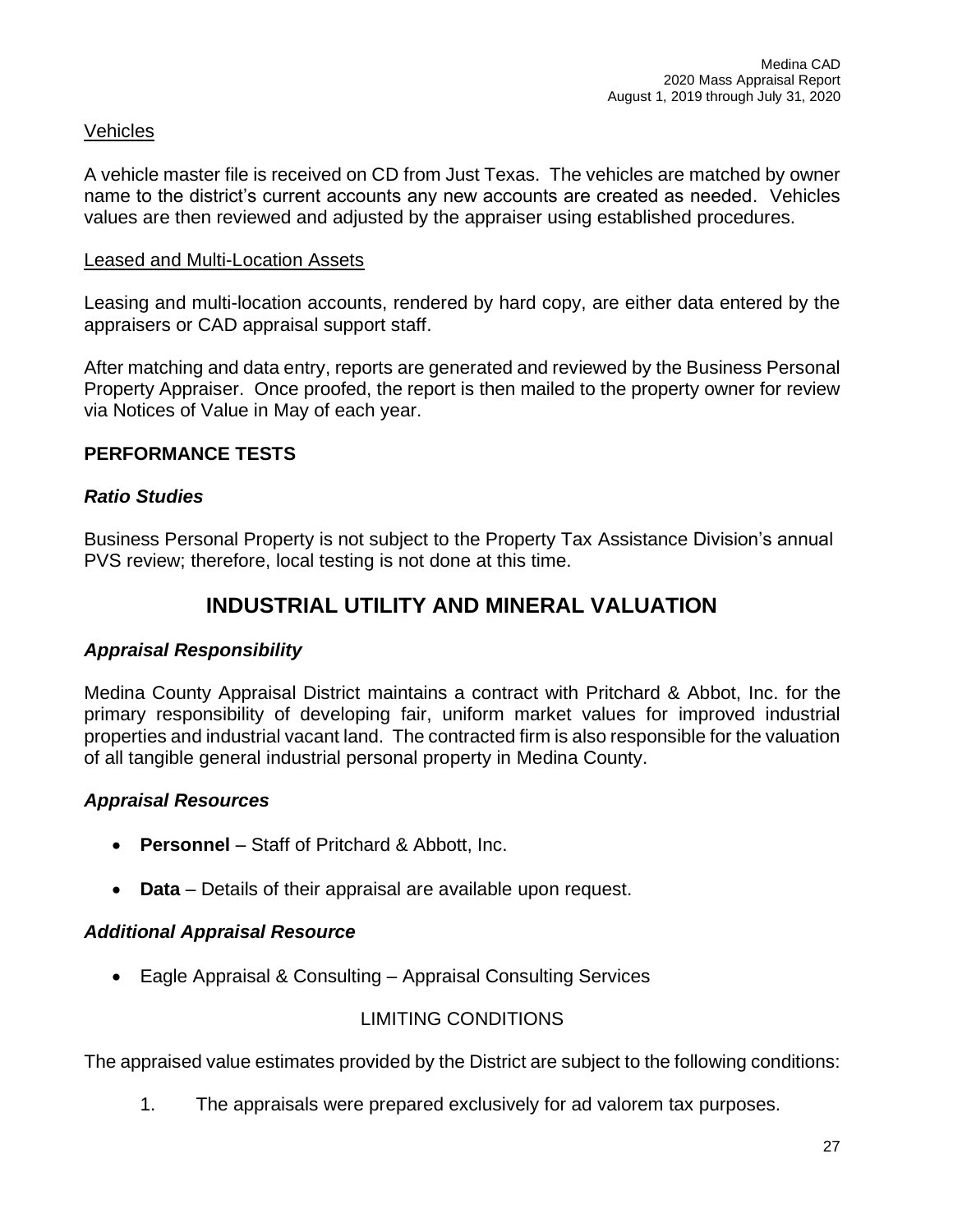- 2. The property characteristics data upon which the appraisals are based is assumed to be correct. Exterior inspections of the property appraised were performed as staff resources and time allowed.
- 3. Validation of sales transactions was attempted through questionnaires to buyer and seller, telephone survey and field review. In the absence of such confirmation, residential sales data obtained from vendors was considered reliable.
- 4. I have attached a list of staff providing significant mass appraisal assistance to the person signing this certification.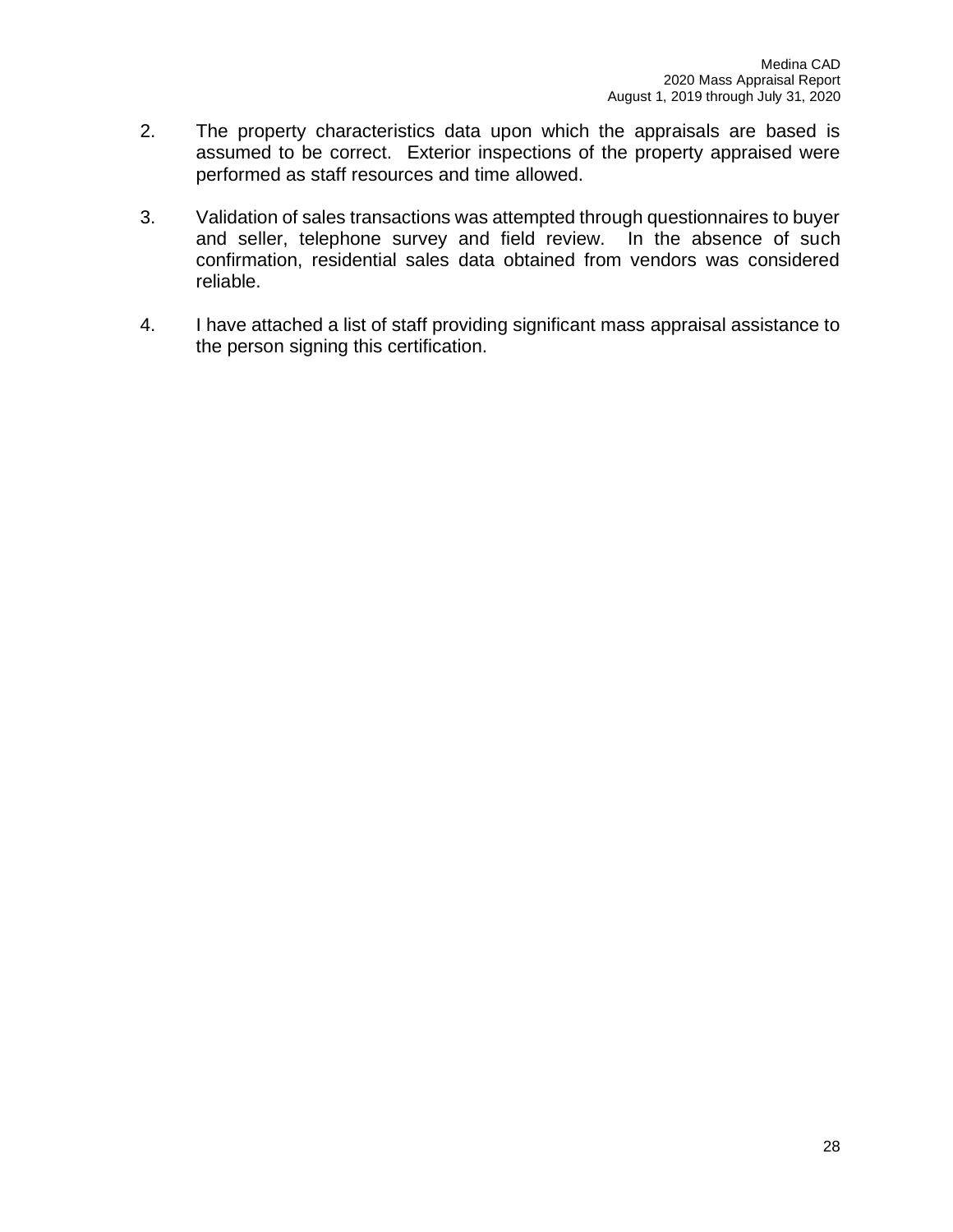## *Certification Statement*

"I, Johnette L. Dixon, RPA, RTA., CTA, CCA, Chief Appraiser for the Medina County Appraisal District, solemnly swear that I have made or caused to be made a diligent inquiry to ascertain all property in the District subject to appraisal by me, and that I have included in the records all property that I am aware of at an appraised value which, to the best of my knowledge and belief, was determined as required by law."

Chief Appraiser Medina County Appraisal District

\_\_\_\_\_\_\_\_\_\_\_\_\_\_\_\_\_\_\_\_\_\_\_\_\_\_\_\_\_\_\_\_\_\_\_\_\_